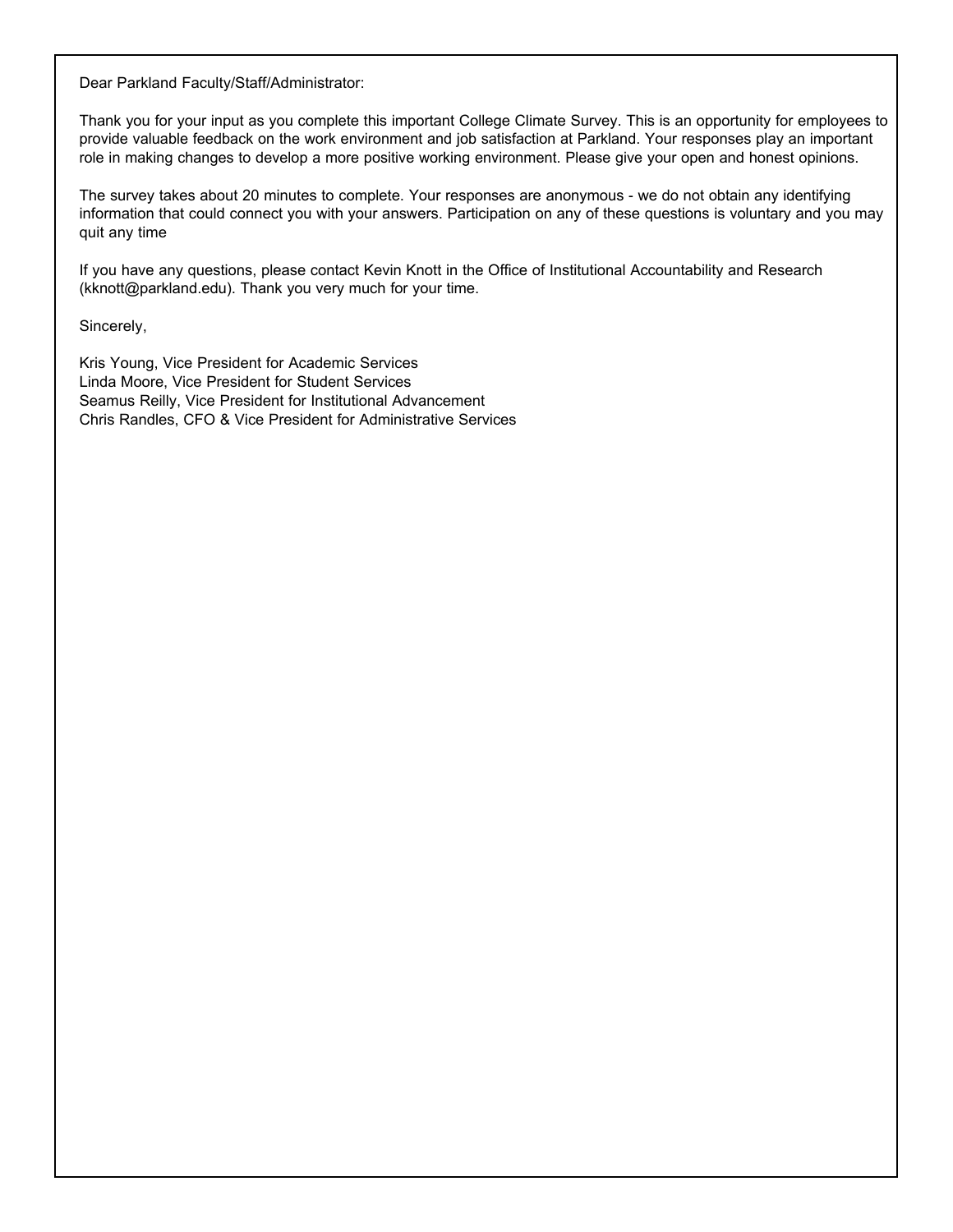#### What is your employment status?

- $O$  Full-time
- $O$  Part-time

#### What is your job classification?

- $O$  Administration
- $\heartsuit$  Staff (Confidential, Professional Support, Public Safety)
- $\heartsuit$  Faculty

#### What area of the college are you affiliated with?

C President: (Assistant to President/Board of Trustees, Board of Trustees, Marketing & Public Relations, Parkland College Foundation, Physical Plant)

 $\heartsuit$  Academic Services: (Academic Services, Business & Agri-Industries, Career and Transfer Programs, Center for Academic Success, Center for Excellence, Computer Science & Information Technology, Engineering Science & Technologies, Fine & Applied Arts, Health Professions, Humanities, Library, Mathematics, Natural Sciences, Planetarium, Social Sciences & Human Services)

 $\degree$  Administrative Services: (Bookstore, Business Office, Campus Technologies, Child Development Center, Human Resources)

Institutional Advancement: (Adult Basic Education, Business Training, Distance/Virtual Learning, Grants/Contracts, Institutional Accountability/Research, International Education, Workforce Development)  $\circ$ 

C Student Services: (Admissions & Enrollment Management, Adult Re-entry, Assessment, Athletics, Career Center, Community Education, Counseling & Advising Center, Dean of Students, Disability Services, Financial Aid, Public Safety, Student Life, Student Support Services)

> $\overline{a}$ 6

Other (please specify)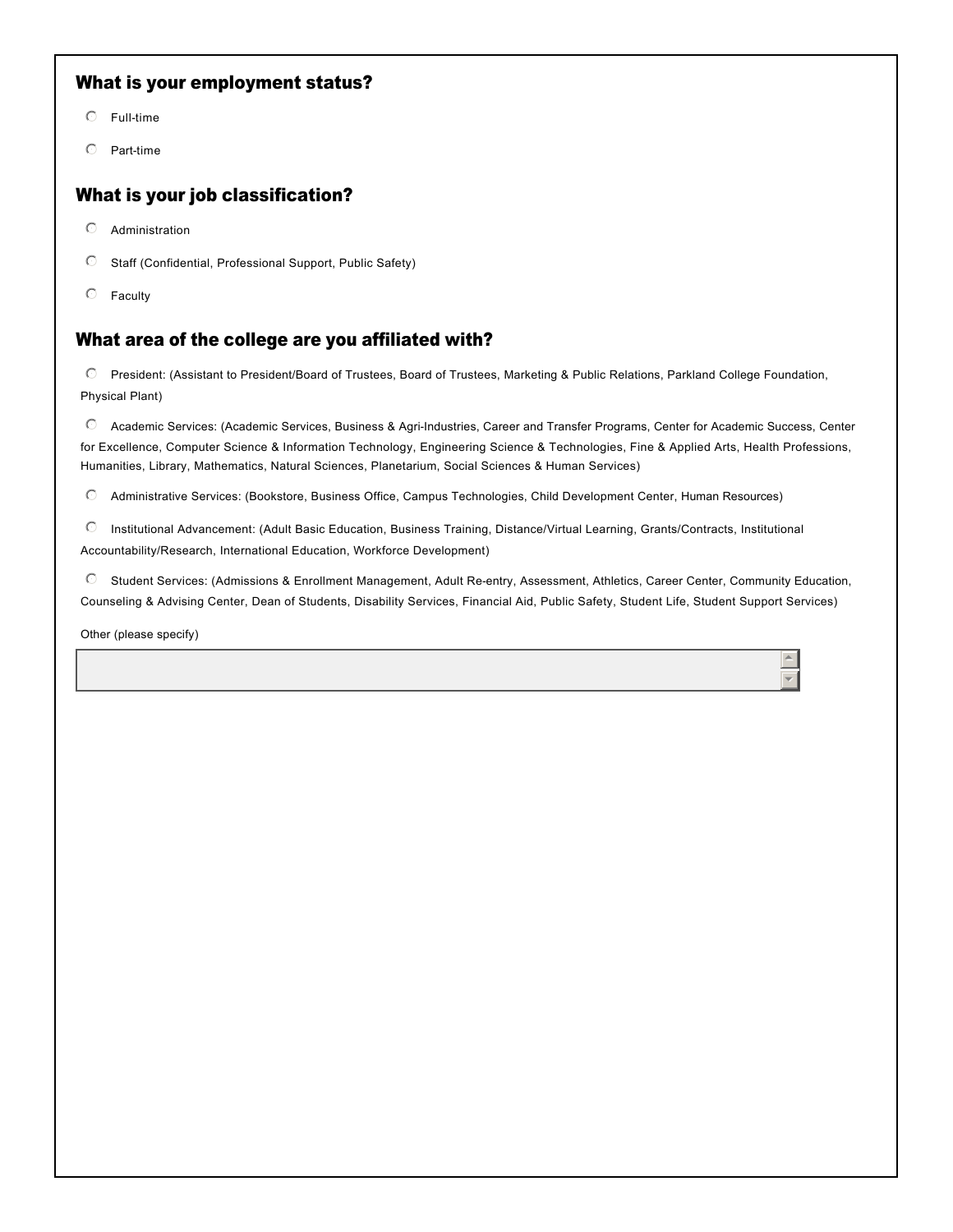### What is your gender?

- $O$  Female
- $\odot$  Male
- $O$  Transgendered

### What is your racial/ethnic background?

- $\odot$  American Indian or Alaska Native
- $O$  Asian
- $\odot$  Black or African American, Non-Hispanic
- $\heartsuit$  Hispanics of any race
- $\odot$  Native Hawaiian or Other Pacific Islander
- $O$  White, non-Hispanic
- $\heartsuit$  Two or more races/ethnicities

#### Is English your native (first) language?

- $O$  Yes
- $\odot$  No

#### What is your sexual orientation?

- $O$  Heterosexual
- $O$  Gay/Lesbian
- $O$  Bisexual

Other (please specify)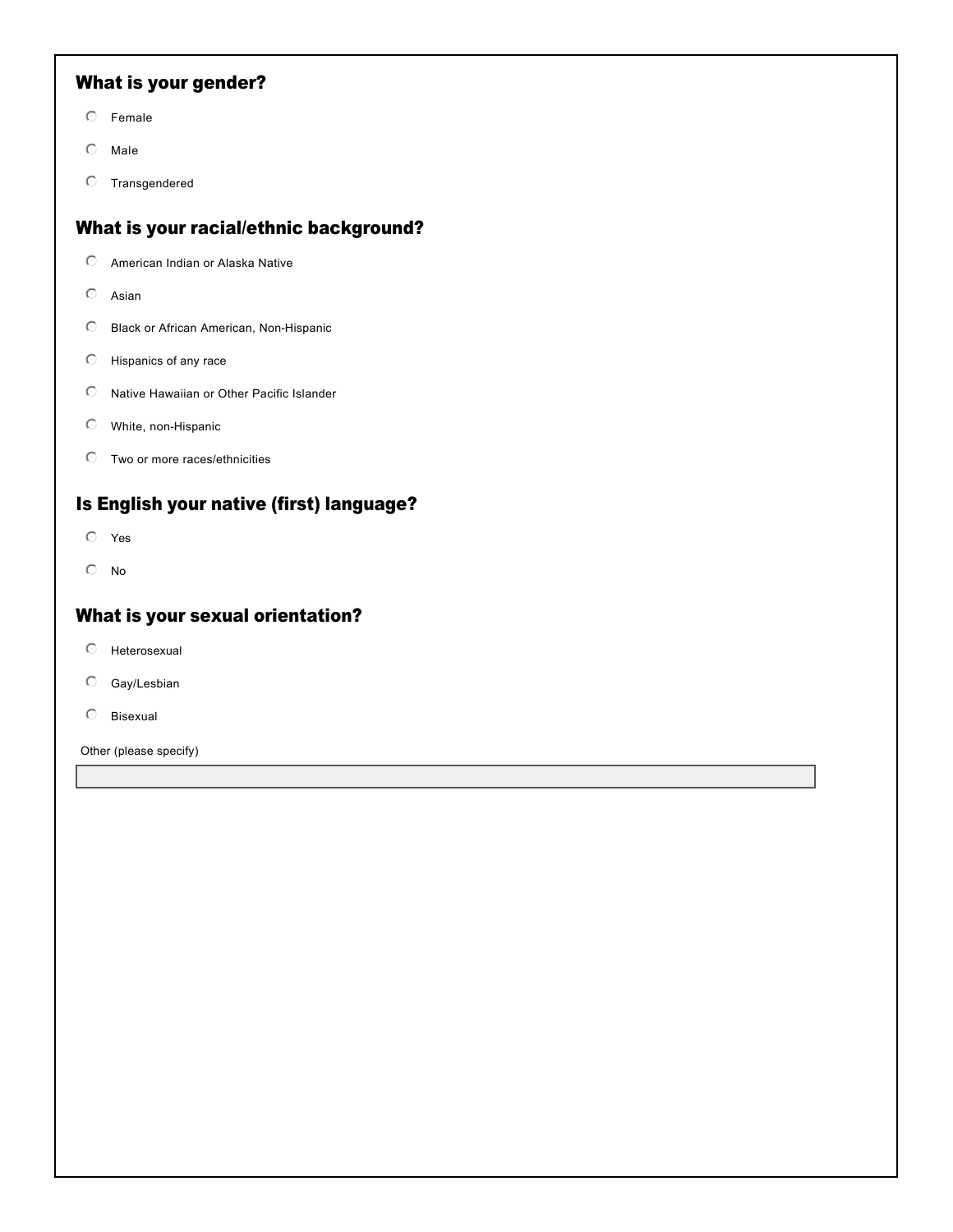# How many years have you been employed at Parkland?

- $\heartsuit$  Less than 1 year
- $O$  1-5 years
- $O$  6-10 years
- $\heartsuit$  11-20 years
- $O$  Over 20 years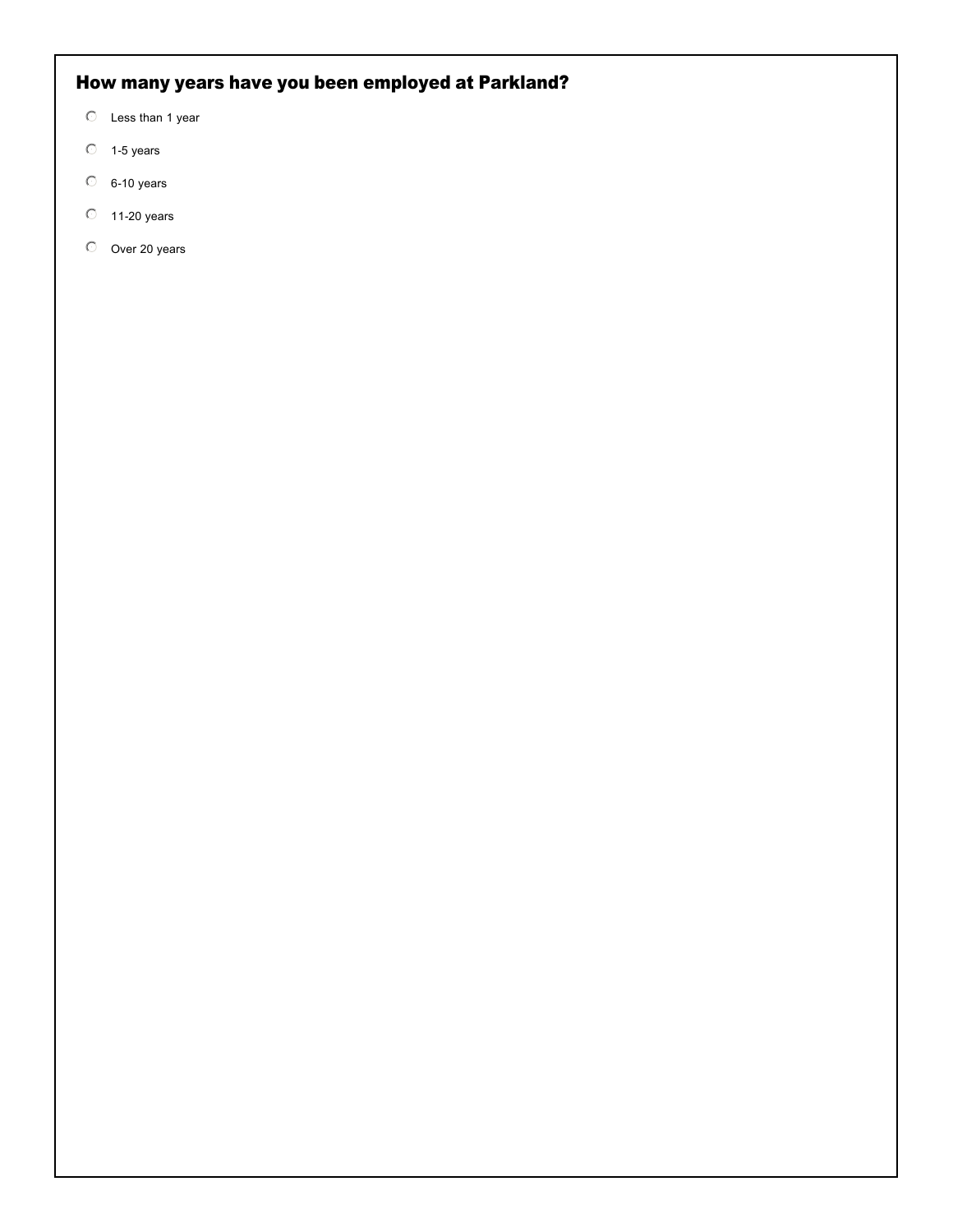### Please rate your level of SATISFACTION with each of the following:

# Presence of other faculty, staff and administrators who...

|                                                | Too few | Just right | Too Many   | Don't know | Not Applicable |
|------------------------------------------------|---------|------------|------------|------------|----------------|
| are of various racial/ethnic groups.           | ( - )   | $(\cdot)$  | $\bigcap$  |            | $(\cdot)$      |
| are women.                                     | ∩       | ⊙          | $\odot$    | ∩          | ⊙              |
| are men.                                       | ◯       | $(\cdot)$  | $\bigcap$  | $\cap$     | ⊙              |
| are physically different or have disabilities. | ⊙       | ⊙          | $\odot$    | ∩          | $\odot$        |
| have different religious affiliations.         | ∩       | $\odot$    | $\bigcap$  |            | $\odot$        |
| have different sexual orientations.            |         | $(\cdot)$  | $\bigcirc$ |            | $(\cdot)$      |

#### Please rate how IMPORTANT each of the following is to you:

# Presence of other faculty, staff and administrators who...

|                                                | Very Important | Important  | Not Important |
|------------------------------------------------|----------------|------------|---------------|
| are of various racial/ethnic groups.           |                | $\bigcirc$ |               |
| are women.                                     | ⊙              | ⊙          |               |
| are men.                                       | C              | $\odot$    |               |
| are physically different or have disabilities. | ( · )          | $\bigcirc$ | ( - )         |
| have different religious affiliations.         |                | $\bigcap$  |               |
| have different sexual orientations.            |                | ∩          |               |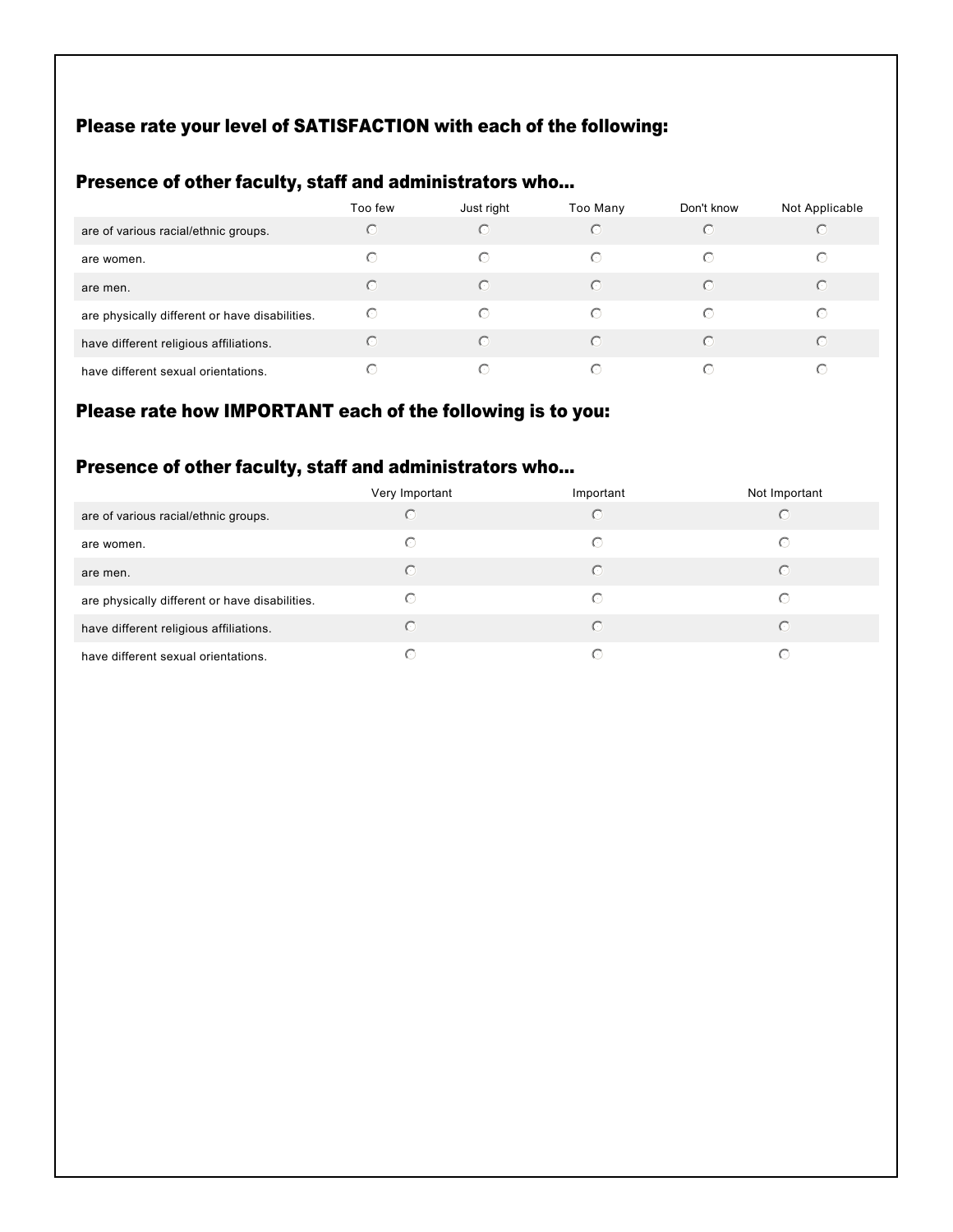## Have you been treated unfairly or harassed at Parkland College in the past five years because of race, gender, sexual orientation, religion, age, accent, or disability?

 $O$  Yes

 $\mathbb{O}$  No

#### If you answered yes, how often has this occurred?

- $\heartsuit$  Very often
- $\circledcirc$  Often
- $O$  Sometimes
- $O$  Rarely/Seldom

#### Please elaborate and remember your comments are kept strictly confidential.

 $\blacktriangle$ 

 $\overline{\mathbf{v}}$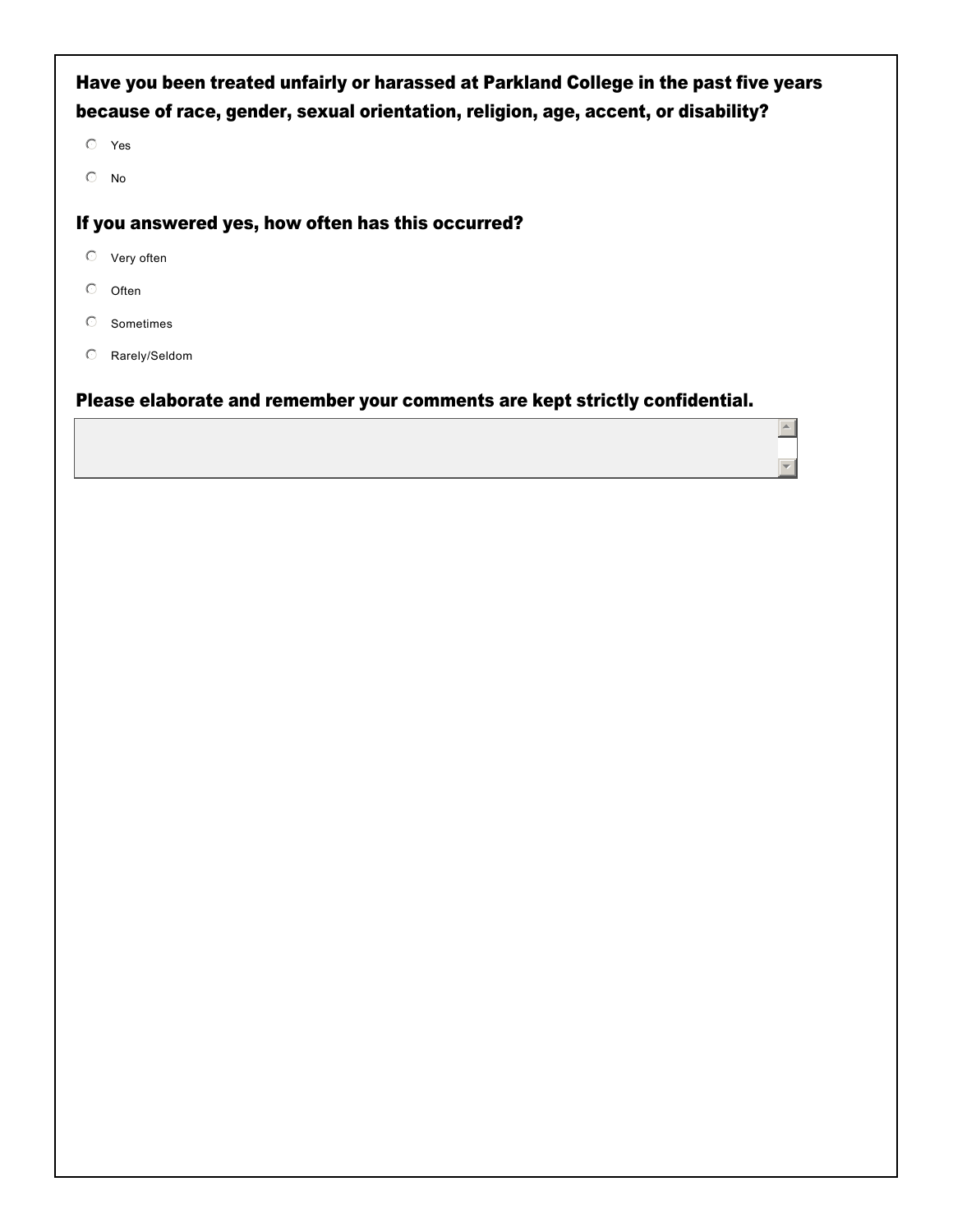## Please rate your perceptions of how the campus has changed on the following items from NOW COMPARED TO THREE YEARS AGO.

|                                        | Better     | About the same | Worse     | Don't Know/Wasn't here |
|----------------------------------------|------------|----------------|-----------|------------------------|
| The quality of education and services. | $\odot$    | $\bigcirc$     | $\bigcap$ | $(\cdot)$              |
| The workload                           | $\odot$    | $\odot$        | $\bigcap$ | ⊙                      |
| Commitment to diversity                | $\odot$    | $\bigcirc$     | $\subset$ | $\bigcap$              |
| Hiring practices                       | $\bigcirc$ | $\bigcirc$     | $\bigcap$ | $\odot$                |
| Organizational structure               | $\bigcap$  | $\odot$        | $\bigcap$ | $\bigcap$              |
| Leadership                             | $\bigcirc$ | $\bigcirc$     | $\bigcap$ | ∩                      |
| Mentoring                              | ∩          | $\bigcap$      | $\subset$ | $\bigcap$              |

## Please rate your perceptions of change in THE NEXT THREE TO FIVE YEARS on the following items:

|                                        | Better     | About the same | Worse     |
|----------------------------------------|------------|----------------|-----------|
| The quality of education and services. | $\odot$    | $\subset$      | $\odot$   |
| The workload                           | $\odot$    | $\odot$        | ∩         |
| Commitment to diversity                | $\bigcirc$ | $\bigcap$      | $\bigcap$ |
| Hiring practices                       | $\bigcirc$ | $\odot$        | ∩         |
| Organizational structure               | $\bigcirc$ | $\odot$        | $\bigcap$ |
| Leadership                             | $\bigcirc$ | $\bigcirc$     | ∩         |
| Mentoring                              | ∩          | $\subset$      | ∩         |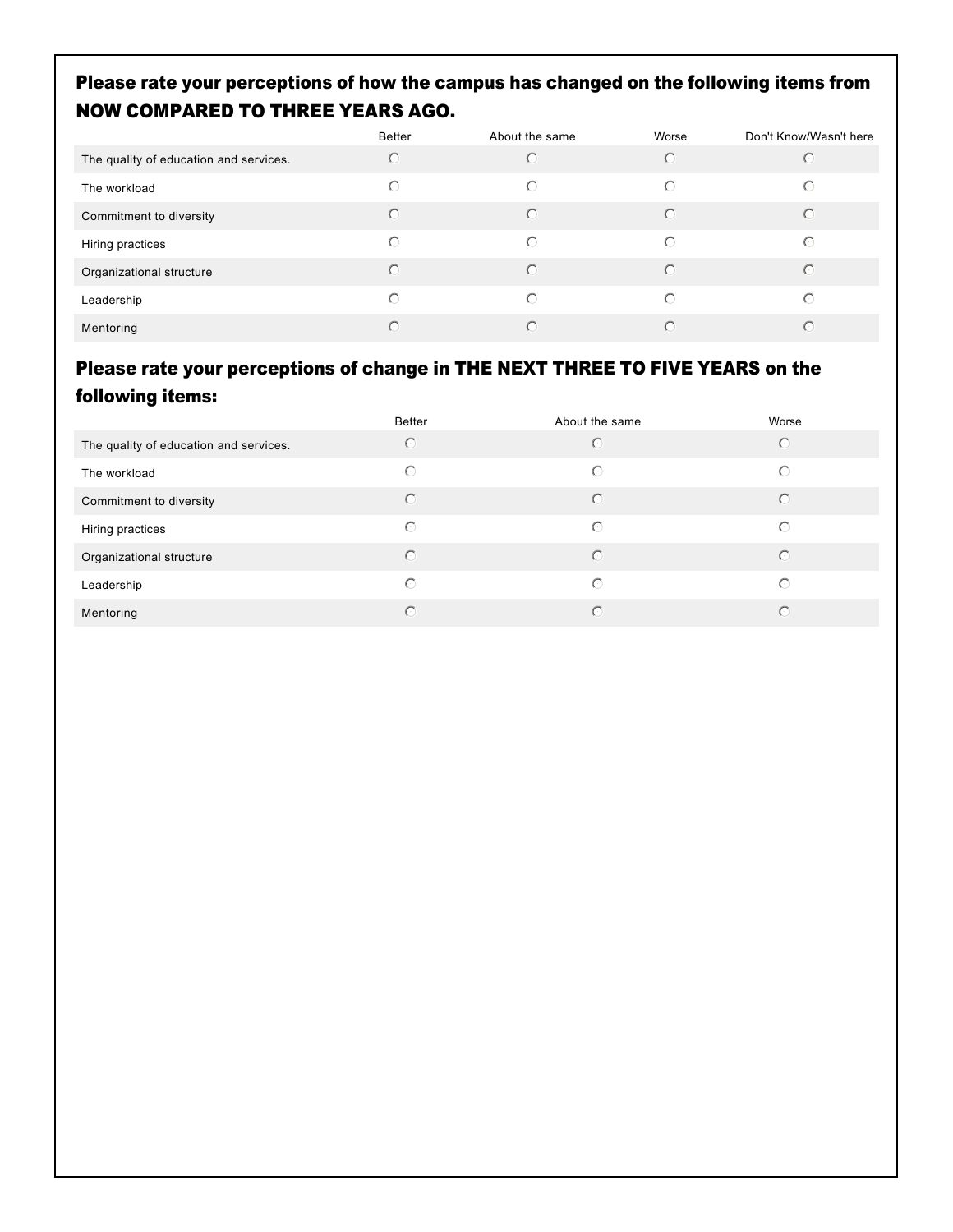Using the adjectives below, please check the number you feel most characterizes the atmosphere at Parkland College.

For example, referring to the first question below, if you feel Parkland's atmosphere is "Tense" check number 1 or if it's more "Relaxed" check number 5. If you feel the atmosphere is somewhere in between, please check the number (2, 3, or 4) that mostly reflects your thoughts.

### ADJECTIVE:

|                                                |            | 2          | 3          | 4          | 5       |
|------------------------------------------------|------------|------------|------------|------------|---------|
| Tense $(1)$ / Relaxed $(5)$                    | $\odot$    | $\odot$    | $\odot$    | $\odot$    | $\circ$ |
| Hostile(1) / Friendly(5)                       | $\odot$    | $\odot$    | $\odot$    | $\odot$    | $\odot$ |
| Socially Separated(1) / Socially Integrated(5) | $\circ$    | $\circ$    | $\circ$    | $\odot$    | $\circ$ |
| Indifferent(1) / Concerned(5)                  | $\circ$    | $\bigcirc$ | $\bigcirc$ | $\odot$    | $\odot$ |
| Exclusive(1) / Inclusive(5)                    | $\odot$    | $\bigcirc$ | $\bigcirc$ | $\bigcirc$ | $\circ$ |
| Insensitive(1) / Sensitive(5)                  | $\circ$    | $\bigcirc$ | $\bigcirc$ | $\odot$    | $\odot$ |
| Conservative(1) / Liberal(5)                   | $\odot$    | $\odot$    | $\bigcirc$ | $\odot$    | $\odot$ |
| Racially Intolerant(1) / Racially Tolerant(5)  | $\odot$    | $\bigcirc$ | $\bigcirc$ | $\bigcirc$ | $\odot$ |
| Unsupportive(1) / Supportive(5)                | $\odot$    | $\odot$    | $\odot$    | $\odot$    | $\odot$ |
| Close-minded (1) / Open-minded(5)              | $\odot$    | $\bigcirc$ | $\bigcirc$ | $\bigcirc$ | $\odot$ |
| Competitive (1) / Cooperative (5)              | $\bigcirc$ | $\odot$    | $\odot$    | $\bigcirc$ | $\odot$ |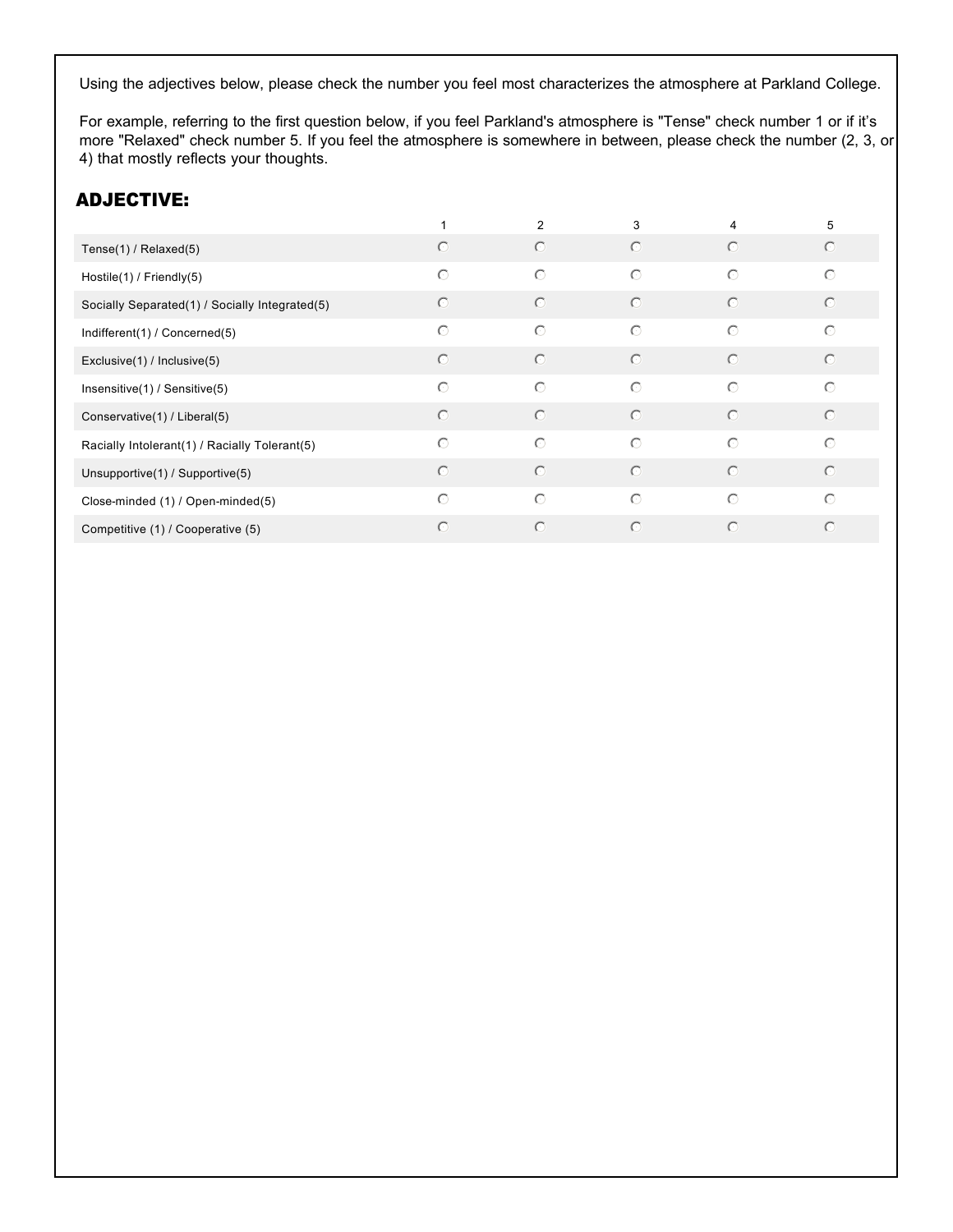# Please indicate the extent to which you are familiar with each of the following:

|                                            | Very familiar | Somewhat familiar | Somewhat unfamiliar | Not at all familiar |
|--------------------------------------------|---------------|-------------------|---------------------|---------------------|
| Academic Scheduling                        | $\circ$       | $\circ$           | $\circ$             | $\circ$             |
| Adult Re-Entry Center                      | $\bigcirc$    | $\circ$           | $\odot$             | $\bigcirc$          |
| Art Gallery                                | $\circ$       | $\circ$           | $\circ$             | $\circ$             |
| Center for Academic Success (CAS)          | $\odot$       | $\circ$           | $\bigcirc$          | $\odot$             |
| CAS: Peer Tutoring                         | $\circ$       | $\circ$           | $\circ$             | $\circ$             |
| CAS: Writing Lab                           | $\bigcirc$    | $\circ$           | $\odot$             | $\odot$             |
| Child Development Center                   | $\circ$       | $\circ$           | $\circ$             | $\circ$             |
| Dental Hygiene Clinic                      | $\odot$       | $\bigcirc$        | $\odot$             | $\odot$             |
| <b>Disability Services</b>                 | $\bigcirc$    | $\circ$           | $\circ$             | $\odot$             |
| Distance and Virtual Learning              | $\bigcirc$    | $\bigcirc$        | $\odot$             | $\odot$             |
| Institutional Accountability and Research  | $\circ$       | $\circ$           | $\circ$             | $\circ$             |
| Parkland College Radio Station (WPCD)      | $\circ$       | $\circ$           | $\odot$             | $\bigcirc$          |
| Parkland College Television Station (PCTV) | $\circ$       | $\circ$           | $\circ$             | $\circ$             |
| Planetarium                                | $\bigcirc$    | $\circ$           | $\circ$             | $\odot$             |
| Theater                                    | $\bigcirc$    | $\circ$           | $\odot$             | $\odot$             |
| <b>Wellness Center</b>                     | $\circ$       | $\circ$           | $\bigcirc$          | $\circ$             |

# How familiar are you with the following:

|                                                        | Very familiar | Somewhat familiar | Somewhat unfamiliar | Not at all familiar |
|--------------------------------------------------------|---------------|-------------------|---------------------|---------------------|
| Parkland's Mission Statement                           | C             | $\odot$           |                     | C                   |
| Parkland's Core Values                                 | ∩             | $\odot$           | ∩                   | ⊙                   |
| Parkland's Master Plan (pertaining to<br>construction) | ◯             | $\subset$         |                     | $\odot$             |
| Parkland's Performance Indicators                      | ◯             | ⊙                 | ∩                   | €                   |
| Parkland's General Educational Objectives              | C             | $\subset$         |                     | $\subset$           |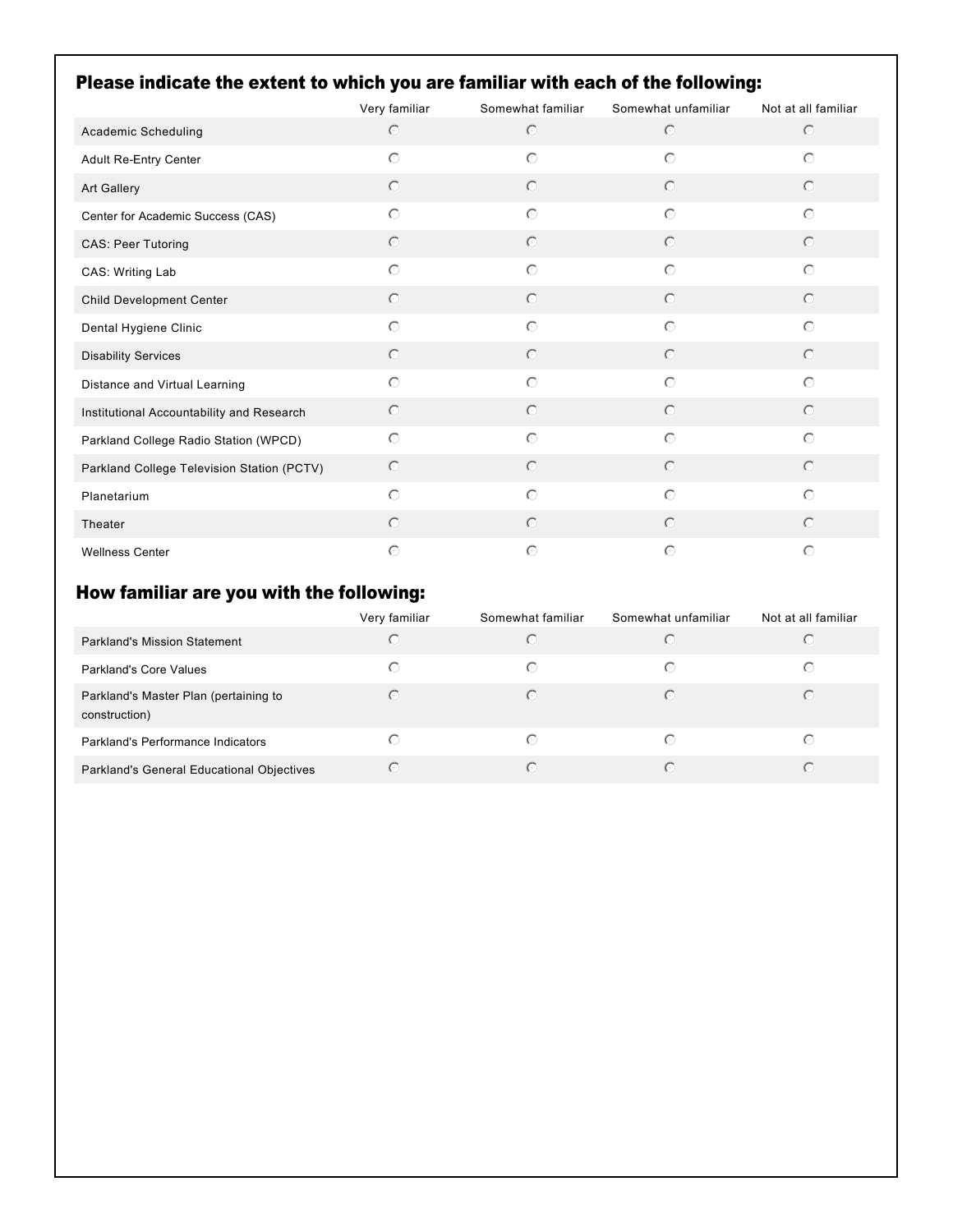| Please rate how SATISFIED you are with the following campus units: | Very Satisfied | Satisfied           | Dissatisfied        | Very Dissatisfied   | No Experience        |
|--------------------------------------------------------------------|----------------|---------------------|---------------------|---------------------|----------------------|
| Academic Scheduling                                                | $\circ$        | $\circ$             | $\odot$             | $\circ$             | with Unit<br>$\circ$ |
| Admissions & Enrollment Management                                 | $\circ$        | $\circ$             | $\circ$             | $\circ$             | $\circ$              |
| <b>Adult Basic Education</b>                                       | $\circ$        | $\circ$             | $\circ$             | $\circ$             | $\odot$              |
|                                                                    | $\circ$        | $\circ$             | $\circ$             | $\circ$             | $\circ$              |
| Adult Re-Entry Center                                              | $\circ$        | $\circ$             | $\circ$             | $\circ$             | $\circ$              |
| <b>Assessment Center</b>                                           | $\circ$        | $\circ$             | $\circ$             | $\circ$             | $\circ$              |
| <b>Athletics</b>                                                   | $\circ$        | $\circ$             | $\circ$             | $\circ$             | $\circ$              |
| <b>Bookstore</b>                                                   | $\circ$        | $\circ$             | $\circ$             | $\circ$             | $\circ$              |
| <b>Business Office/Purchasing</b>                                  | $\circ$        | $\circ$             | $\circ$             | $\circ$             | $\odot$              |
| <b>Business Training</b>                                           | $\circ$        | $\circ$             | $\circ$             | $\circ$             | $\circ$              |
| <b>Campus Mail Services</b>                                        | $\circ$        | $\circ$             | $\circ$             | $\circ$             | $\circ$              |
| Campus Tech- Micro-computer/Tech Support                           |                | $\circ$             |                     | $\circ$             |                      |
| Campus Tech- Network Support Services                              | $\circ$        |                     | $\circ$             |                     | $\circ$              |
| Campus Tech- Programming Services                                  | $\circ$        | $\circ$             | $\circ$             | $\circ$             | $\circ$              |
| Career Center                                                      | $\circ$        | $\circ$             | $\circ$             | $\circ$             | $\circ$              |
| Center for Excellence                                              | $\circ$        | $\circ$             | $\circ$             | $\circ$             | $\odot$              |
| Child Development Center                                           | $\circ$        | $\circ$             | $\circ$             | $\circ$             | $\odot$              |
| <b>Community Education</b>                                         | $\circ$        | $\circ$             | $\circ$             | $\circ$             | $\odot$              |
| Counseling/Advising                                                | $\circ$        | $\circ$             | $\circ$             | $\circ$             | $\odot$              |
| <b>Disability Services</b>                                         | $\circ$        | $\circ$             | $\circ$             | $\circ$             | $\odot$              |
| Distance and Virtual Learning                                      | $\circ$        | $\circ$             | $\circ$             | $\circ$             | $\odot$              |
| Financial Aid & Veteran Services                                   | $\circ$        | $\circ$             | $\circ$             | $\circ$             | $\circ$              |
| Grants & Contracts                                                 | $\circ$        | $\circ$             | $\circ$             | $\circ$             | $\circ$              |
| <b>Human Resources</b>                                             | $\circ$        | $\circ$             | $\circ$             | $\circ$             | $\circ$              |
| Institutional Accountability & Research                            | $\circ$        | $\circ$             | $\circ$             | $\circ$             | $\odot$              |
| <b>International Education</b>                                     | $\odot$        | $\circ$             | $\circledcirc$      | $\circ$             | $\odot$              |
| Library                                                            | $\odot$        | $\odot$             | $\circlearrowright$ | $\circlearrowright$ | $\circ$              |
| Marketing and Public Relations                                     | $\odot$        | $\odot$             | $\circledcirc$      | $\odot$             | $\odot$              |
| Parkland College Foundation                                        | $\odot$        | $\odot$             | $\circlearrowright$ | $\circlearrowright$ | $\odot$              |
| Physical Plant - Custodial Services                                | $\odot$        | $\odot$             | $\circledcirc$      | $\odot$             | $\odot$              |
| Physical Plant - Grounds                                           | $\odot$        | $\odot$             | $\circlearrowright$ | $\circlearrowright$ | $\odot$              |
| Physical Plant- Maintenance                                        | $\odot$        | $\circ$             | $\circledcirc$      | $\odot$             | $\odot$              |
| <b>Public Safety</b>                                               | $\odot$        | $\circlearrowright$ | $\bigcirc$          | $\circlearrowright$ | $\odot$              |
| Reprographics (Print Shop)                                         | $\odot$        | $\circ$             | $\circledcirc$      | $\odot$             | $\odot$              |
| Student Life                                                       | $\odot$        | $\circlearrowright$ | $\bigcirc$          | $\circlearrowright$ | $\odot$              |
| Student Support Services (TRiO)                                    | $\odot$        | $\circ$             | $\circledcirc$      | $\odot$             | $\odot$              |
| Workforce Development                                              | $\bigcirc$     | $\circlearrowright$ | $\bigcirc$          | $\mathbf C$         | $\circlearrowright$  |

# Please rate how SATISFIED you are with the following campus units: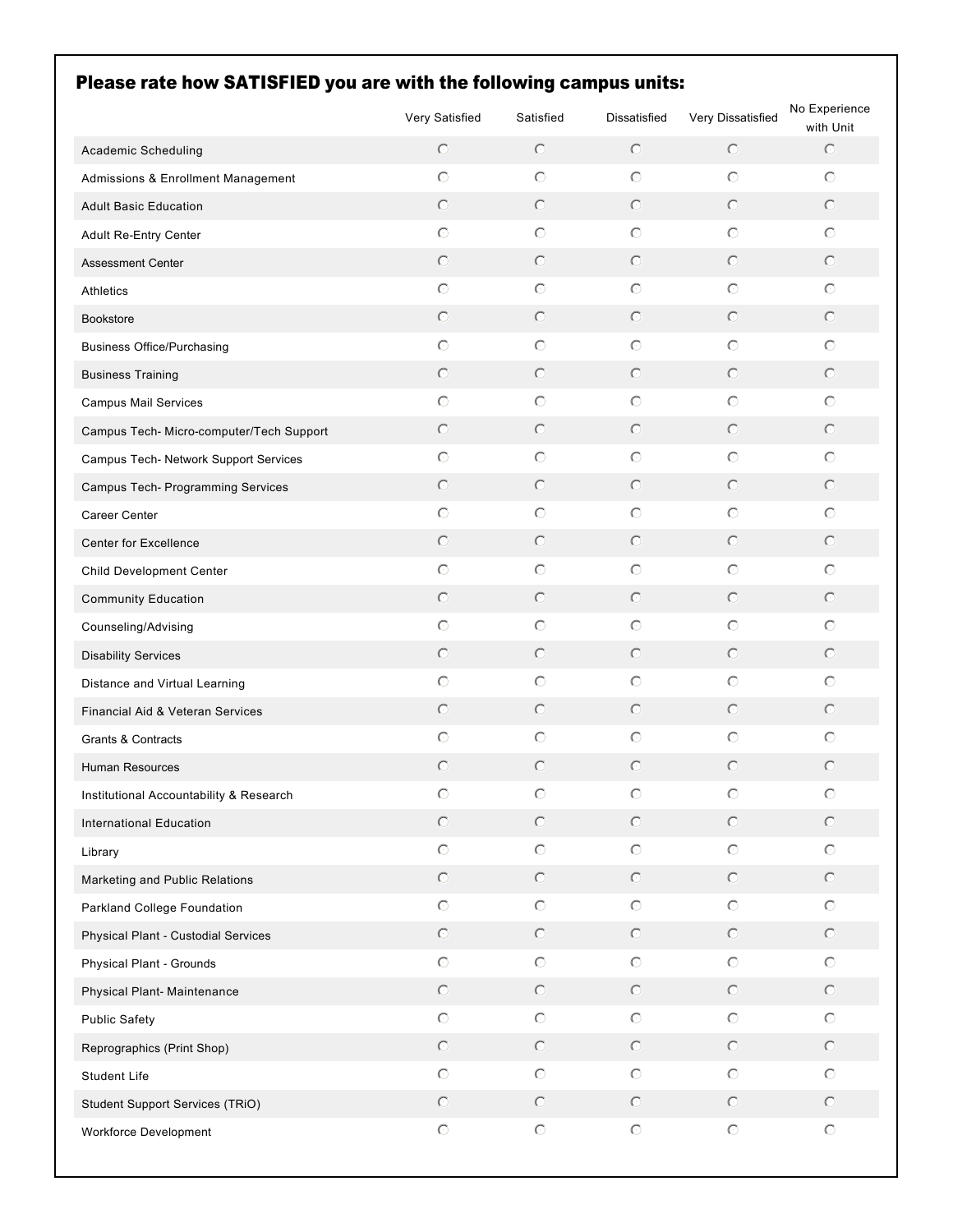| Very Important<br>Important<br>Not Important<br>$\circ$<br>$\circ$<br>$\circ$<br>Academic Scheduling<br>$\circ$<br>$\circ$<br>$\circ$<br>Admissions & Enrollment Management<br>$\bigcirc$<br>$\circ$<br>$\circ$<br><b>Adult Basic Education</b><br>$\circ$<br>$\circ$<br>$\circ$<br>Adult Re-Entry Center<br>$\circ$<br>$\bigcirc$<br>$\circ$<br><b>Assessment Center</b><br>$\circ$<br>$\circ$<br>$\circ$<br><b>Athletics</b><br>$\circ$<br>$\bigcirc$<br>$\circ$<br><b>Bookstore</b><br>$\circ$<br>$\circ$<br>$\circ$<br><b>Business Office/Purchasing</b><br>$\circ$<br>$\bigcirc$<br>$\circ$<br><b>Business Training</b><br>$\circ$<br>$\circ$<br>$\circ$<br><b>Campus Mail Services</b><br>$\circ$<br>$\bigcirc$<br>$\circ$<br>Campus Tech- Micro-computer/Tech Support<br>$\circ$<br>$\circ$<br>$\circ$<br>Campus Tech- Network Support Services<br>$\circ$<br>$\bigcirc$<br>$\circ$<br>Campus Tech- Programming Services<br>$\circ$<br>$\circ$<br>$\circ$<br>Career Center<br>$\circ$<br>$\bigcirc$<br>$\circ$<br>Center for Excellence<br>$\circ$<br>$\circ$<br>$\circ$<br>Child Development Center<br>$\bigcirc$<br>$\odot$<br>$\bigcirc$<br><b>Community Education</b><br>$\circ$<br>$\circ$<br>$\circ$<br>Counseling/Advising<br>$\bigcirc$<br>$\circ$<br>$\bigcirc$<br><b>Disability Services</b><br>$\circ$<br>$\circ$<br>$\circ$<br>Distance and Virtual Learning<br>$\odot$<br>$\odot$<br>$\bigcirc$<br>Financial Aid & Veteran Services<br>$\circ$<br>$\circ$<br>$\circ$<br>Grants & Contracts<br>$\odot$<br>$\circ$<br>$\circ$<br><b>Human Resources</b><br>$\circ$<br>$\circ$<br>$\circ$<br>Institutional Accountability & Research<br>$\circ$<br>$\circ$<br>$\circ$<br><b>International Education</b><br>$\circlearrowright$<br>$\odot$<br>$\odot$<br>Library<br>$\circledcirc$<br>$\circledcirc$<br>$\circledcirc$<br>Marketing and Public Relations<br>$\circ$<br>$\odot$<br>$\circ$<br>Parkland College Foundation<br>$\circledcirc$<br>$\circledcirc$<br>$\circledcirc$<br>Physical Plant - Custodial Services<br>$\odot$<br>$\circlearrowright$<br>$\odot$<br>Physical Plant - Grounds<br>$\circ$<br>$\circ$<br>$\circ$<br>Physical Plant- Maintenance<br>$\circ$<br>$\circ$<br>$\odot$<br><b>Public Safety</b><br>$\circledcirc$<br>$\circ$<br>$\circ$<br>Reprographics (Print Shop)<br>$\circ$<br>$\circ$<br>$\circ$<br>Student Life<br>$\circ$<br>$\odot$<br>$\circ$<br>Student Support Services (TRiO)<br>$\odot$<br>$\bigcirc$<br>$\odot$<br>Workforce Development | Please rate how IMPORTANT the following campus units are to doing your job: |  |  |
|-------------------------------------------------------------------------------------------------------------------------------------------------------------------------------------------------------------------------------------------------------------------------------------------------------------------------------------------------------------------------------------------------------------------------------------------------------------------------------------------------------------------------------------------------------------------------------------------------------------------------------------------------------------------------------------------------------------------------------------------------------------------------------------------------------------------------------------------------------------------------------------------------------------------------------------------------------------------------------------------------------------------------------------------------------------------------------------------------------------------------------------------------------------------------------------------------------------------------------------------------------------------------------------------------------------------------------------------------------------------------------------------------------------------------------------------------------------------------------------------------------------------------------------------------------------------------------------------------------------------------------------------------------------------------------------------------------------------------------------------------------------------------------------------------------------------------------------------------------------------------------------------------------------------------------------------------------------------------------------------------------------------------------------------------------------------------------------------------------------------------------------------------------------------------------------------------------------------------------------------------------------------------------------------------------------------------------------------------------------------------------------------------------------------------------------------------------------------------------------------------|-----------------------------------------------------------------------------|--|--|
|                                                                                                                                                                                                                                                                                                                                                                                                                                                                                                                                                                                                                                                                                                                                                                                                                                                                                                                                                                                                                                                                                                                                                                                                                                                                                                                                                                                                                                                                                                                                                                                                                                                                                                                                                                                                                                                                                                                                                                                                                                                                                                                                                                                                                                                                                                                                                                                                                                                                                                 |                                                                             |  |  |
|                                                                                                                                                                                                                                                                                                                                                                                                                                                                                                                                                                                                                                                                                                                                                                                                                                                                                                                                                                                                                                                                                                                                                                                                                                                                                                                                                                                                                                                                                                                                                                                                                                                                                                                                                                                                                                                                                                                                                                                                                                                                                                                                                                                                                                                                                                                                                                                                                                                                                                 |                                                                             |  |  |
|                                                                                                                                                                                                                                                                                                                                                                                                                                                                                                                                                                                                                                                                                                                                                                                                                                                                                                                                                                                                                                                                                                                                                                                                                                                                                                                                                                                                                                                                                                                                                                                                                                                                                                                                                                                                                                                                                                                                                                                                                                                                                                                                                                                                                                                                                                                                                                                                                                                                                                 |                                                                             |  |  |
|                                                                                                                                                                                                                                                                                                                                                                                                                                                                                                                                                                                                                                                                                                                                                                                                                                                                                                                                                                                                                                                                                                                                                                                                                                                                                                                                                                                                                                                                                                                                                                                                                                                                                                                                                                                                                                                                                                                                                                                                                                                                                                                                                                                                                                                                                                                                                                                                                                                                                                 |                                                                             |  |  |
|                                                                                                                                                                                                                                                                                                                                                                                                                                                                                                                                                                                                                                                                                                                                                                                                                                                                                                                                                                                                                                                                                                                                                                                                                                                                                                                                                                                                                                                                                                                                                                                                                                                                                                                                                                                                                                                                                                                                                                                                                                                                                                                                                                                                                                                                                                                                                                                                                                                                                                 |                                                                             |  |  |
|                                                                                                                                                                                                                                                                                                                                                                                                                                                                                                                                                                                                                                                                                                                                                                                                                                                                                                                                                                                                                                                                                                                                                                                                                                                                                                                                                                                                                                                                                                                                                                                                                                                                                                                                                                                                                                                                                                                                                                                                                                                                                                                                                                                                                                                                                                                                                                                                                                                                                                 |                                                                             |  |  |
|                                                                                                                                                                                                                                                                                                                                                                                                                                                                                                                                                                                                                                                                                                                                                                                                                                                                                                                                                                                                                                                                                                                                                                                                                                                                                                                                                                                                                                                                                                                                                                                                                                                                                                                                                                                                                                                                                                                                                                                                                                                                                                                                                                                                                                                                                                                                                                                                                                                                                                 |                                                                             |  |  |
|                                                                                                                                                                                                                                                                                                                                                                                                                                                                                                                                                                                                                                                                                                                                                                                                                                                                                                                                                                                                                                                                                                                                                                                                                                                                                                                                                                                                                                                                                                                                                                                                                                                                                                                                                                                                                                                                                                                                                                                                                                                                                                                                                                                                                                                                                                                                                                                                                                                                                                 |                                                                             |  |  |
|                                                                                                                                                                                                                                                                                                                                                                                                                                                                                                                                                                                                                                                                                                                                                                                                                                                                                                                                                                                                                                                                                                                                                                                                                                                                                                                                                                                                                                                                                                                                                                                                                                                                                                                                                                                                                                                                                                                                                                                                                                                                                                                                                                                                                                                                                                                                                                                                                                                                                                 |                                                                             |  |  |
|                                                                                                                                                                                                                                                                                                                                                                                                                                                                                                                                                                                                                                                                                                                                                                                                                                                                                                                                                                                                                                                                                                                                                                                                                                                                                                                                                                                                                                                                                                                                                                                                                                                                                                                                                                                                                                                                                                                                                                                                                                                                                                                                                                                                                                                                                                                                                                                                                                                                                                 |                                                                             |  |  |
|                                                                                                                                                                                                                                                                                                                                                                                                                                                                                                                                                                                                                                                                                                                                                                                                                                                                                                                                                                                                                                                                                                                                                                                                                                                                                                                                                                                                                                                                                                                                                                                                                                                                                                                                                                                                                                                                                                                                                                                                                                                                                                                                                                                                                                                                                                                                                                                                                                                                                                 |                                                                             |  |  |
|                                                                                                                                                                                                                                                                                                                                                                                                                                                                                                                                                                                                                                                                                                                                                                                                                                                                                                                                                                                                                                                                                                                                                                                                                                                                                                                                                                                                                                                                                                                                                                                                                                                                                                                                                                                                                                                                                                                                                                                                                                                                                                                                                                                                                                                                                                                                                                                                                                                                                                 |                                                                             |  |  |
|                                                                                                                                                                                                                                                                                                                                                                                                                                                                                                                                                                                                                                                                                                                                                                                                                                                                                                                                                                                                                                                                                                                                                                                                                                                                                                                                                                                                                                                                                                                                                                                                                                                                                                                                                                                                                                                                                                                                                                                                                                                                                                                                                                                                                                                                                                                                                                                                                                                                                                 |                                                                             |  |  |
|                                                                                                                                                                                                                                                                                                                                                                                                                                                                                                                                                                                                                                                                                                                                                                                                                                                                                                                                                                                                                                                                                                                                                                                                                                                                                                                                                                                                                                                                                                                                                                                                                                                                                                                                                                                                                                                                                                                                                                                                                                                                                                                                                                                                                                                                                                                                                                                                                                                                                                 |                                                                             |  |  |
|                                                                                                                                                                                                                                                                                                                                                                                                                                                                                                                                                                                                                                                                                                                                                                                                                                                                                                                                                                                                                                                                                                                                                                                                                                                                                                                                                                                                                                                                                                                                                                                                                                                                                                                                                                                                                                                                                                                                                                                                                                                                                                                                                                                                                                                                                                                                                                                                                                                                                                 |                                                                             |  |  |
|                                                                                                                                                                                                                                                                                                                                                                                                                                                                                                                                                                                                                                                                                                                                                                                                                                                                                                                                                                                                                                                                                                                                                                                                                                                                                                                                                                                                                                                                                                                                                                                                                                                                                                                                                                                                                                                                                                                                                                                                                                                                                                                                                                                                                                                                                                                                                                                                                                                                                                 |                                                                             |  |  |
|                                                                                                                                                                                                                                                                                                                                                                                                                                                                                                                                                                                                                                                                                                                                                                                                                                                                                                                                                                                                                                                                                                                                                                                                                                                                                                                                                                                                                                                                                                                                                                                                                                                                                                                                                                                                                                                                                                                                                                                                                                                                                                                                                                                                                                                                                                                                                                                                                                                                                                 |                                                                             |  |  |
|                                                                                                                                                                                                                                                                                                                                                                                                                                                                                                                                                                                                                                                                                                                                                                                                                                                                                                                                                                                                                                                                                                                                                                                                                                                                                                                                                                                                                                                                                                                                                                                                                                                                                                                                                                                                                                                                                                                                                                                                                                                                                                                                                                                                                                                                                                                                                                                                                                                                                                 |                                                                             |  |  |
|                                                                                                                                                                                                                                                                                                                                                                                                                                                                                                                                                                                                                                                                                                                                                                                                                                                                                                                                                                                                                                                                                                                                                                                                                                                                                                                                                                                                                                                                                                                                                                                                                                                                                                                                                                                                                                                                                                                                                                                                                                                                                                                                                                                                                                                                                                                                                                                                                                                                                                 |                                                                             |  |  |
|                                                                                                                                                                                                                                                                                                                                                                                                                                                                                                                                                                                                                                                                                                                                                                                                                                                                                                                                                                                                                                                                                                                                                                                                                                                                                                                                                                                                                                                                                                                                                                                                                                                                                                                                                                                                                                                                                                                                                                                                                                                                                                                                                                                                                                                                                                                                                                                                                                                                                                 |                                                                             |  |  |
|                                                                                                                                                                                                                                                                                                                                                                                                                                                                                                                                                                                                                                                                                                                                                                                                                                                                                                                                                                                                                                                                                                                                                                                                                                                                                                                                                                                                                                                                                                                                                                                                                                                                                                                                                                                                                                                                                                                                                                                                                                                                                                                                                                                                                                                                                                                                                                                                                                                                                                 |                                                                             |  |  |
|                                                                                                                                                                                                                                                                                                                                                                                                                                                                                                                                                                                                                                                                                                                                                                                                                                                                                                                                                                                                                                                                                                                                                                                                                                                                                                                                                                                                                                                                                                                                                                                                                                                                                                                                                                                                                                                                                                                                                                                                                                                                                                                                                                                                                                                                                                                                                                                                                                                                                                 |                                                                             |  |  |
|                                                                                                                                                                                                                                                                                                                                                                                                                                                                                                                                                                                                                                                                                                                                                                                                                                                                                                                                                                                                                                                                                                                                                                                                                                                                                                                                                                                                                                                                                                                                                                                                                                                                                                                                                                                                                                                                                                                                                                                                                                                                                                                                                                                                                                                                                                                                                                                                                                                                                                 |                                                                             |  |  |
|                                                                                                                                                                                                                                                                                                                                                                                                                                                                                                                                                                                                                                                                                                                                                                                                                                                                                                                                                                                                                                                                                                                                                                                                                                                                                                                                                                                                                                                                                                                                                                                                                                                                                                                                                                                                                                                                                                                                                                                                                                                                                                                                                                                                                                                                                                                                                                                                                                                                                                 |                                                                             |  |  |
|                                                                                                                                                                                                                                                                                                                                                                                                                                                                                                                                                                                                                                                                                                                                                                                                                                                                                                                                                                                                                                                                                                                                                                                                                                                                                                                                                                                                                                                                                                                                                                                                                                                                                                                                                                                                                                                                                                                                                                                                                                                                                                                                                                                                                                                                                                                                                                                                                                                                                                 |                                                                             |  |  |
|                                                                                                                                                                                                                                                                                                                                                                                                                                                                                                                                                                                                                                                                                                                                                                                                                                                                                                                                                                                                                                                                                                                                                                                                                                                                                                                                                                                                                                                                                                                                                                                                                                                                                                                                                                                                                                                                                                                                                                                                                                                                                                                                                                                                                                                                                                                                                                                                                                                                                                 |                                                                             |  |  |
|                                                                                                                                                                                                                                                                                                                                                                                                                                                                                                                                                                                                                                                                                                                                                                                                                                                                                                                                                                                                                                                                                                                                                                                                                                                                                                                                                                                                                                                                                                                                                                                                                                                                                                                                                                                                                                                                                                                                                                                                                                                                                                                                                                                                                                                                                                                                                                                                                                                                                                 |                                                                             |  |  |
|                                                                                                                                                                                                                                                                                                                                                                                                                                                                                                                                                                                                                                                                                                                                                                                                                                                                                                                                                                                                                                                                                                                                                                                                                                                                                                                                                                                                                                                                                                                                                                                                                                                                                                                                                                                                                                                                                                                                                                                                                                                                                                                                                                                                                                                                                                                                                                                                                                                                                                 |                                                                             |  |  |
|                                                                                                                                                                                                                                                                                                                                                                                                                                                                                                                                                                                                                                                                                                                                                                                                                                                                                                                                                                                                                                                                                                                                                                                                                                                                                                                                                                                                                                                                                                                                                                                                                                                                                                                                                                                                                                                                                                                                                                                                                                                                                                                                                                                                                                                                                                                                                                                                                                                                                                 |                                                                             |  |  |
|                                                                                                                                                                                                                                                                                                                                                                                                                                                                                                                                                                                                                                                                                                                                                                                                                                                                                                                                                                                                                                                                                                                                                                                                                                                                                                                                                                                                                                                                                                                                                                                                                                                                                                                                                                                                                                                                                                                                                                                                                                                                                                                                                                                                                                                                                                                                                                                                                                                                                                 |                                                                             |  |  |
|                                                                                                                                                                                                                                                                                                                                                                                                                                                                                                                                                                                                                                                                                                                                                                                                                                                                                                                                                                                                                                                                                                                                                                                                                                                                                                                                                                                                                                                                                                                                                                                                                                                                                                                                                                                                                                                                                                                                                                                                                                                                                                                                                                                                                                                                                                                                                                                                                                                                                                 |                                                                             |  |  |
|                                                                                                                                                                                                                                                                                                                                                                                                                                                                                                                                                                                                                                                                                                                                                                                                                                                                                                                                                                                                                                                                                                                                                                                                                                                                                                                                                                                                                                                                                                                                                                                                                                                                                                                                                                                                                                                                                                                                                                                                                                                                                                                                                                                                                                                                                                                                                                                                                                                                                                 |                                                                             |  |  |
|                                                                                                                                                                                                                                                                                                                                                                                                                                                                                                                                                                                                                                                                                                                                                                                                                                                                                                                                                                                                                                                                                                                                                                                                                                                                                                                                                                                                                                                                                                                                                                                                                                                                                                                                                                                                                                                                                                                                                                                                                                                                                                                                                                                                                                                                                                                                                                                                                                                                                                 |                                                                             |  |  |
|                                                                                                                                                                                                                                                                                                                                                                                                                                                                                                                                                                                                                                                                                                                                                                                                                                                                                                                                                                                                                                                                                                                                                                                                                                                                                                                                                                                                                                                                                                                                                                                                                                                                                                                                                                                                                                                                                                                                                                                                                                                                                                                                                                                                                                                                                                                                                                                                                                                                                                 |                                                                             |  |  |
|                                                                                                                                                                                                                                                                                                                                                                                                                                                                                                                                                                                                                                                                                                                                                                                                                                                                                                                                                                                                                                                                                                                                                                                                                                                                                                                                                                                                                                                                                                                                                                                                                                                                                                                                                                                                                                                                                                                                                                                                                                                                                                                                                                                                                                                                                                                                                                                                                                                                                                 |                                                                             |  |  |
|                                                                                                                                                                                                                                                                                                                                                                                                                                                                                                                                                                                                                                                                                                                                                                                                                                                                                                                                                                                                                                                                                                                                                                                                                                                                                                                                                                                                                                                                                                                                                                                                                                                                                                                                                                                                                                                                                                                                                                                                                                                                                                                                                                                                                                                                                                                                                                                                                                                                                                 |                                                                             |  |  |
|                                                                                                                                                                                                                                                                                                                                                                                                                                                                                                                                                                                                                                                                                                                                                                                                                                                                                                                                                                                                                                                                                                                                                                                                                                                                                                                                                                                                                                                                                                                                                                                                                                                                                                                                                                                                                                                                                                                                                                                                                                                                                                                                                                                                                                                                                                                                                                                                                                                                                                 |                                                                             |  |  |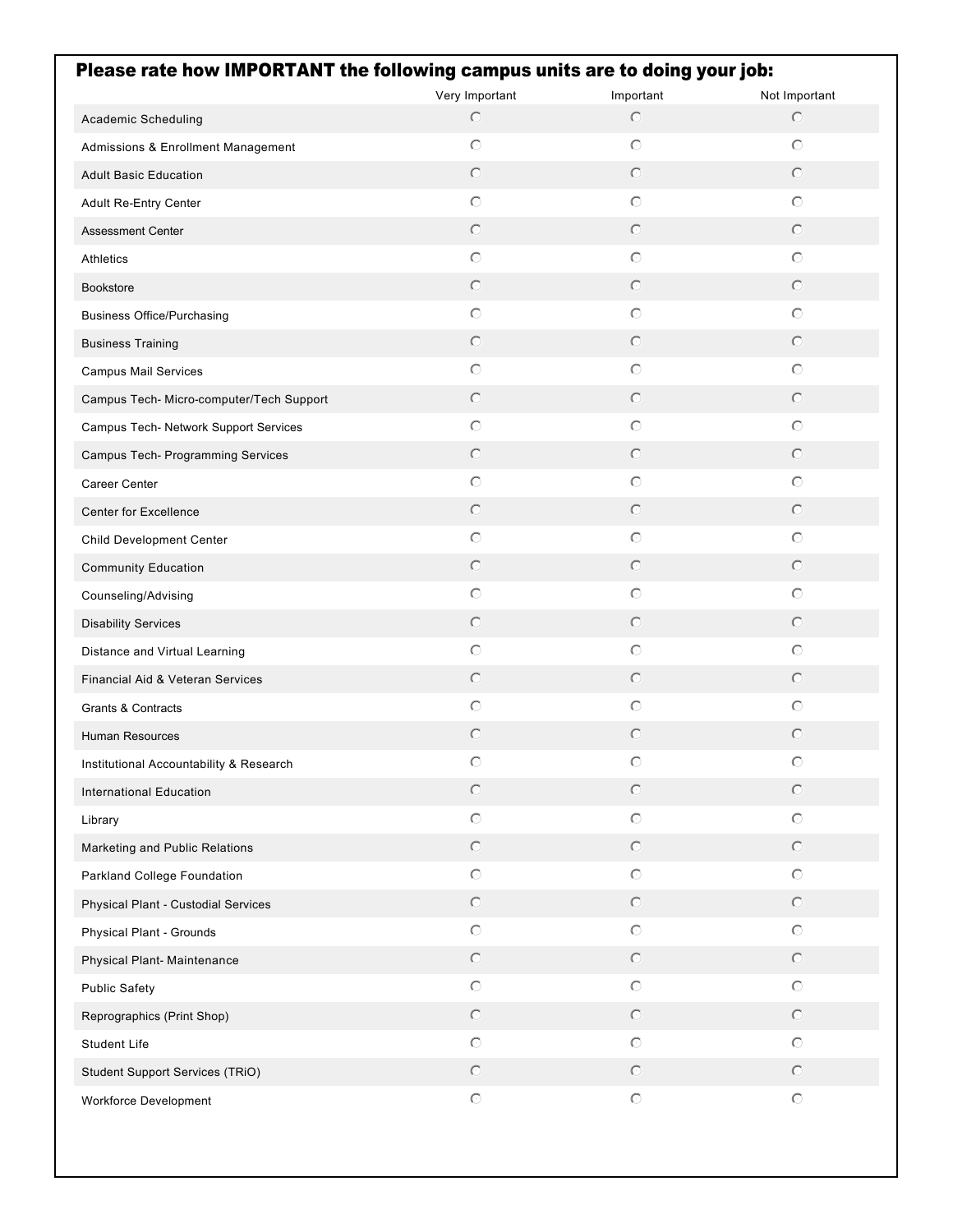# Please rate how SATISFIED you are with the following:

|                                      | Very Satisfied | Satisfied  | <b>Dissatisfied</b> | Very Dissatisfied | No Experience with |
|--------------------------------------|----------------|------------|---------------------|-------------------|--------------------|
|                                      |                |            |                     |                   | group              |
| Academic Assessment<br>Committee     | $\bigcirc$     | $\circ$    | $\circ$             | $\circ$           | $\circ$            |
| <b>Board of Trustees</b>             | $\circ$        | $\circ$    | $\circ$             | $\circ$           | $\circ$            |
| <b>Curriculum Committee</b>          | $\circ$        | $\circ$    | $\odot$             | $\circ$           | $\bigcirc$         |
| <b>Diversity Committee</b>           | $\circ$        | $\odot$    | $\bigcirc$          | $\circ$           | $\odot$            |
| <b>Enrollment Management</b><br>Team | $\circ$        | $\circ$    | $\circ$             | $\circ$           | $\odot$            |
| <b>Executive Team</b>                | $\circ$        | $\circ$    | $\circ$             | $\circ$           | $\odot$            |
| Support Assessment<br>Committee      | $\bigcirc$     | $\circ$    | $\circ$             | $\circ$           | $\circ$            |
| College Planning<br>Committee        | $\circ$        | $\circ$    | $\circ$             | $\circ$           | $\circ$            |
| Parkland College<br>Association      | $\bigcap$      | $\bigcirc$ | $\bigcirc$          | $\bigcirc$        | $\bigcirc$         |
| Sustainable Campus<br>Committee      | $\bigcirc$     | $\odot$    | $\bigcirc$          | $\circ$           | $\bigcirc$         |
| <b>Strategic Planning</b>            | $\circ$        | $\circ$    | $\circ$             | $\circ$           | $\circ$            |

# Please rate how IMPORTANT the following are to you in doing your job:

|                                     | Very Important | Important  | Not Important |
|-------------------------------------|----------------|------------|---------------|
| Academic Assessment Committee       | $\circ$        | $\circ$    | $\odot$       |
| <b>Board of Trustees</b>            | $\circ$        | $\circ$    | $\bigcirc$    |
| <b>Curriculum Committee</b>         | $\circ$        | $\circ$    | $\circ$       |
| <b>Diversity Committee</b>          | $\odot$        | $\bigcirc$ | $\bigcirc$    |
| Enrollment Management Team          | $\circ$        | $\circ$    | $\odot$       |
| <b>Executive Team</b>               | $\odot$        | $\bigcirc$ | $\bigcirc$    |
| <b>Support Assessment Committee</b> | $\circ$        | $\circ$    | $\bigcirc$    |
| <b>College Planning Committee</b>   | $\bigcirc$     | $\odot$    | $\bigcirc$    |
| Parkland College Association        | $\circ$        | $\circ$    | $\odot$       |
| Sustainable Campus Committee        | $\bigcirc$     | $\bigcirc$ | $\bigcirc$    |
| <b>Strategic Planning</b>           | $\bigcap$      | $\bigcirc$ | $\bigcap$     |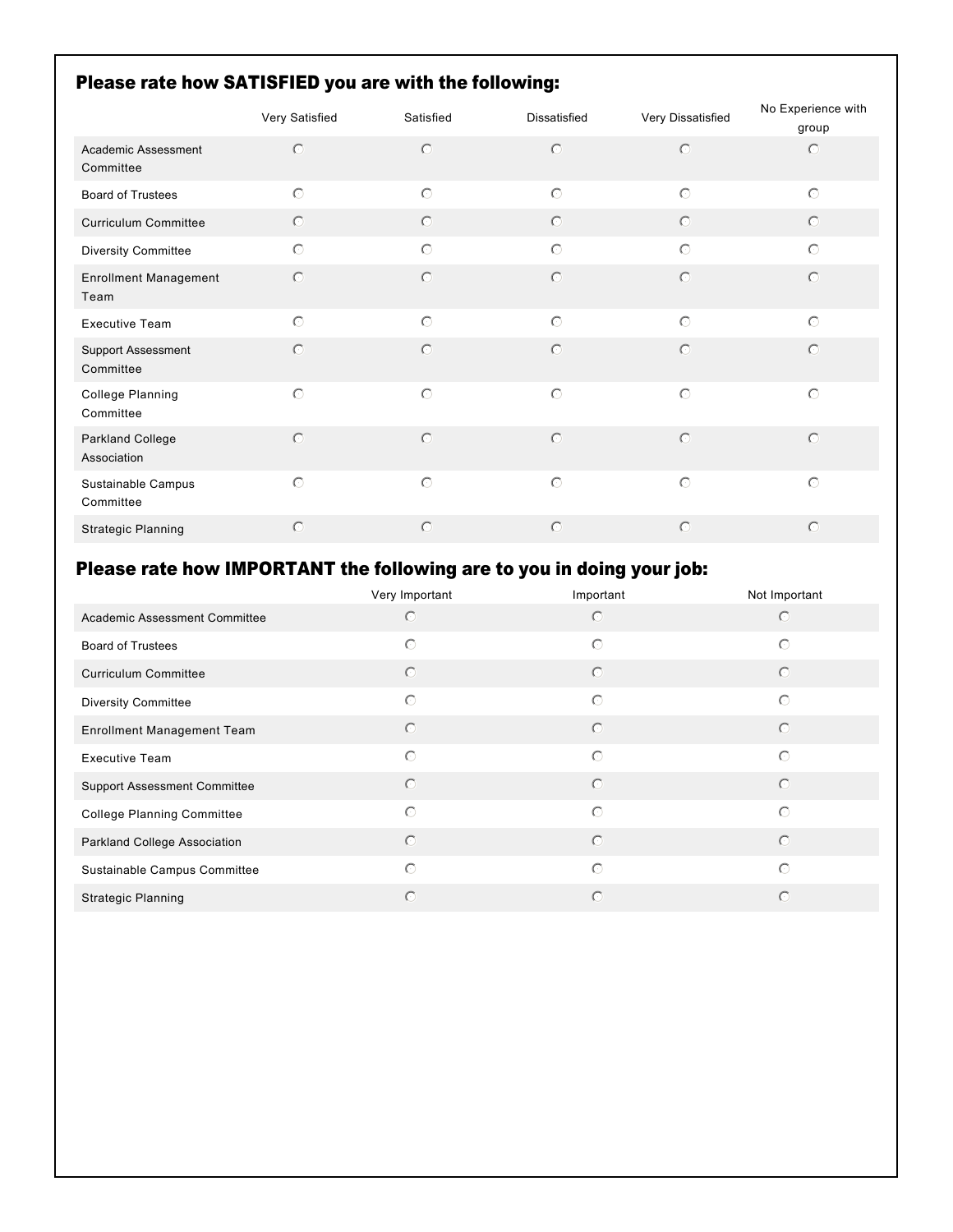### Please rate how SATISFIED you are with the following Job Satisfaction Contributers:

|                                            | Very Satisfied | Satisfied  | Dissatisfied | Very Dissatisfied | Not Applicable |
|--------------------------------------------|----------------|------------|--------------|-------------------|----------------|
| Teaching and learning relationships        | $\bigcirc$     | $\bigcirc$ | $\bigcirc$   | $\bigcirc$        | $\bigcirc$     |
| Colleagues and collaborators support       | $\odot$        | $\bigcirc$ | $\bigcirc$   | $\bigcirc$        | $\bigcirc$     |
| Salary                                     | $\bigcirc$     | $\bigcirc$ | $\odot$      | $\odot$           | $\odot$        |
| <b>Benefits</b>                            | $\bigcirc$     | $\bigcirc$ | $\bigcirc$   | $\odot$           | $\bigcirc$     |
| Union representation/collective bargaining | $\odot$        | $\bigcirc$ | $\odot$      | $\odot$           | $\odot$        |
| Sabbatical leave                           | $\bigcirc$     | $\bigcirc$ | $\bigcirc$   | $\odot$           | $\odot$        |
| Rewards and recognition                    | $\odot$        | $\odot$    | $\odot$      | $\odot$           | $\odot$        |
| Personal choice and empowerment            | $\odot$        | $\bigcirc$ | $\bigcirc$   | $\odot$           | $\bigcirc$     |
| Work-life balance                          | $\odot$        | $\bigcirc$ | $\odot$      | $\odot$           | $\odot$        |
| Growth through training and development    | $\circ$        | $\odot$    | $\bigcirc$   | $\bigcap$         | $\odot$        |

# Please rate how IMPORTANT the following Job Satisfaction Contributers are to you in doing your job:

|                                            | Very Important | Important  | Not Important |
|--------------------------------------------|----------------|------------|---------------|
| Teaching and learning relationships        | ∩              | ∩          | ∩             |
| Colleagues and collaborators support       | $\bigcirc$     | $\bigcirc$ | $\odot$       |
| Salary                                     | $\odot$        | $\bigcirc$ | $\bigcirc$    |
| <b>Benefits</b>                            | $\bigcirc$     | $\bigcirc$ | $\bigcirc$    |
| Union representation/collective bargaining | $\odot$        | $\bigcirc$ | $\bigcirc$    |
| Sabbatical leave                           | $\odot$        | $\bigcirc$ | $\bigcap$     |
| Rewards and recognition                    | $\odot$        | $\bigcirc$ | $\bigcirc$    |
| Personal choice and empowerment            | $\bigcirc$     | $\bigcirc$ | $\bigcap$     |
| Work-life balance                          | $\odot$        | $\bigcirc$ | $\bigcirc$    |
| Growth through training and development    | ∩              | O          | ∩             |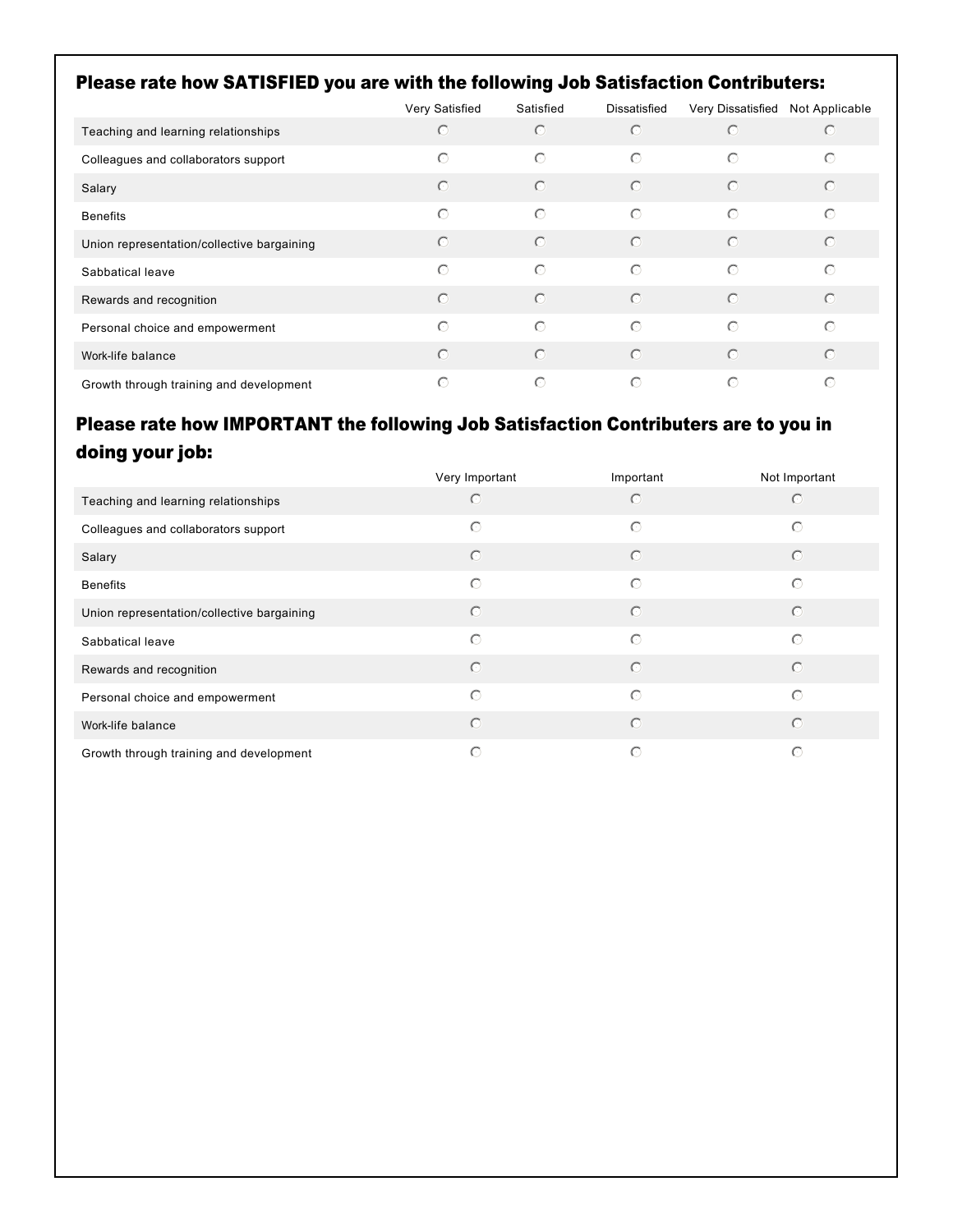Please indicate how IMPORTANT the following statements are to you and the extent to which you AGREE OR DISAGREE with each:

### Please rate the extent to which you AGREE OR DISAGREE with the following statements:

|                                                                                                     | <b>Strongly Agree</b> | Agree      | <b>Disagree</b> | Strongly<br><b>Disagree</b> | No Experience |
|-----------------------------------------------------------------------------------------------------|-----------------------|------------|-----------------|-----------------------------|---------------|
| My supervisor meets with me as appropriate to discuss my<br>performance, career, and/or promotions. | $\bigcirc$            | $\bigcap$  | $\odot$         | $\bigcap$                   | $\bigcirc$    |
| I feel that I have received adequate guidance/mentoring<br>from colleagues.                         | $\bigcirc$            | $\bigcap$  | $\bigcirc$      | $\bigcap$                   | $\bigcap$     |
| Faculty or staff who are openly critical of Parkland have<br>no cause to fear retribution.          | $\bigcirc$            | $\bigcap$  | $\odot$         | $\odot$                     | $\odot$       |
| Expectations concerning promotions and career<br>advancement are made clear.                        | $\bigcirc$            | $\bigcirc$ | $\bigcirc$      | $\bigcirc$                  | $\odot$       |
| My department holds regularly scheduled staff meetings.                                             | $\odot$               | $\odot$    | $\odot$         | $\odot$                     | $\odot$       |
| Career advancement and salary decisions are made<br>fairly.                                         | $\bigcirc$            | $\bigcap$  | $\bigcirc$      | $\bigcap$                   | $\bigcap$     |
| Search committees have made a serious effort to hire<br>racial/ethnic minorities and women.         | $\bigcap$             | $\bigcap$  | $\odot$         | $\odot$                     | $\bigcap$     |
| There is a desire among my colleagues to enhance<br>diversity.                                      | $\bigcirc$            | $\bigcap$  | $\bigcirc$      | $\bigcirc$                  | $\odot$       |
| There is a desire for teamwork and for balancing<br>personal well-being with concern for others.    | $\bigcap$             | $\bigcap$  | $\bigcap$       | $\bigcap$                   | $\odot$       |
| I have good interactions with my colleagues.                                                        | $\bigcirc$            | $\bigcirc$ | $\bigcap$       | $\odot$                     | $\odot$       |
| There is a commitment to quality at Parkland.                                                       | $\odot$               | $\odot$    | $\bigcirc$      | $\bigcirc$                  | $\odot$       |
| My colleagues care about Parkland students.                                                         | $\odot$               | $\bigcap$  | $\odot$         | $\odot$                     | ∩             |
| I feel that my workload is appropriate.                                                             | $\bigcap$             | C          | $\subset$       | $\subset$                   | $\bigcap$     |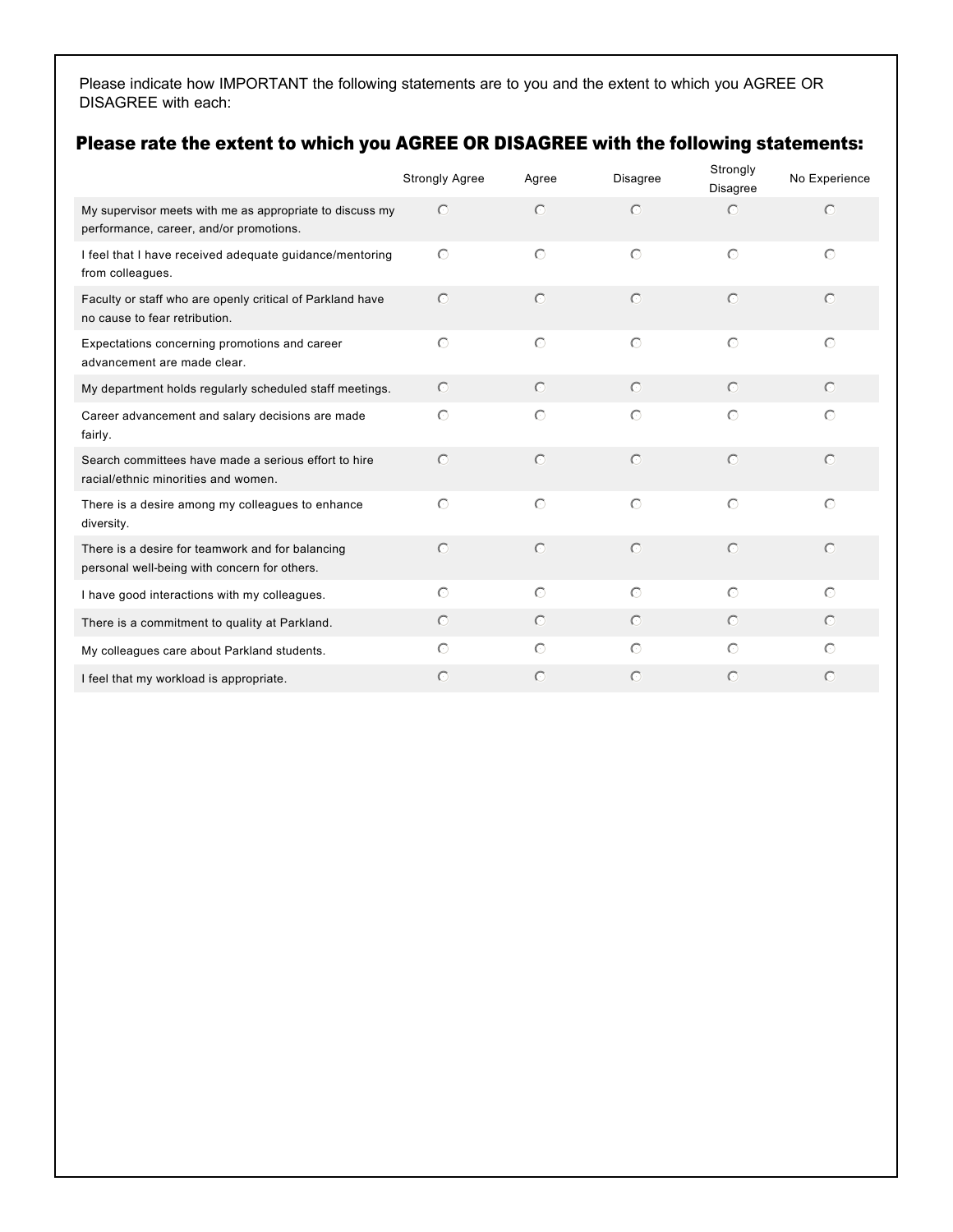| Please rate how IMPORTANT the following statements are to you:                                      |                |            |               |  |  |
|-----------------------------------------------------------------------------------------------------|----------------|------------|---------------|--|--|
|                                                                                                     | Very Important | Important  | Not Important |  |  |
| My supervisor meets with me as appropriate to discuss my<br>performance, career, and/or promotions. | $\subset$      | $\bigcirc$ | $\bigcirc$    |  |  |
| I feel that I have received adequate guidance/mentoring<br>from colleagues.                         | $\bigcap$      | $\bigcirc$ | $\odot$       |  |  |
| Faculty or staff who are openly critical of Parkland have<br>no cause to fear retribution.          | $\bigcirc$     | $\bigcirc$ | $\bigcirc$    |  |  |
| Expectations concerning promotions and career<br>advancement are made clear.                        | $\bigcap$      | $\odot$    | $\odot$       |  |  |
| My department holds regularly scheduled staff meetings.                                             | $\odot$        | $\bigcirc$ | $\bigcap$     |  |  |
| Career advancement and salary decisions are made<br>fairly.                                         | $\odot$        | $\bigcirc$ | $\odot$       |  |  |
| Search committees have made a serious effort to hire<br>racial/ethnic minorities and women.         | $\bigcap$      | $\bigcap$  | $\bigcap$     |  |  |
| There is a desire among my colleagues to enhance<br>diversity.                                      | $\bigcap$      | $\bigcap$  | $\bigcap$     |  |  |
| There is a desire for teamwork and for balancing<br>personal well-being with concern for others.    | $\bigcap$      | $\bigcap$  | $\bigcap$     |  |  |
| I have good interactions with my colleagues.                                                        | $\bigcap$      | $\bigcap$  | $\bigcap$     |  |  |
| There is a commitment to quality at Parkland.                                                       | $\odot$        | $\bigcap$  | $\bigcap$     |  |  |
| My colleagues care about Parkland students.                                                         | $\odot$        | $\bigcap$  | $\bigcirc$    |  |  |
| I feel that my workload is appropriate.                                                             | $\bigcap$      | $\bigcap$  | $\bigcap$     |  |  |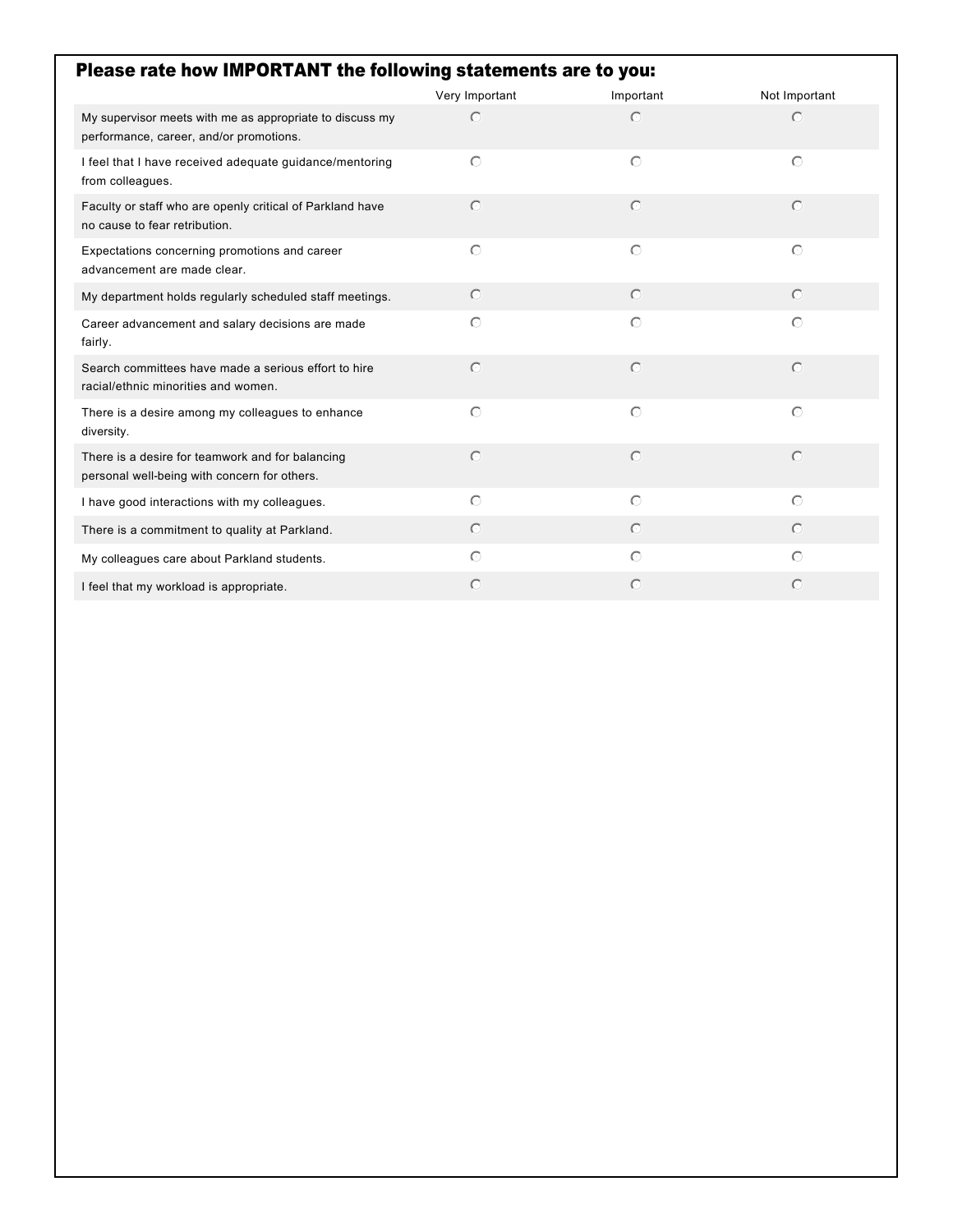Please indicate the extent to which you AGREE OR DISAGREE with each of the following statements:

### Please rate the extent to which you AGREE OR DISAGREE with the following statements:

|                                                                  | <b>Strongly Agree</b> | Agree      | <b>Disagree</b> | Strongly<br>Disagree | No Experience/<br><b>NA</b> |
|------------------------------------------------------------------|-----------------------|------------|-----------------|----------------------|-----------------------------|
| I feel overwhelmed                                               | $\odot$               | $\odot$    | $\odot$         | $\bigcirc$           | $\odot$                     |
| The college treats all employees fairly                          | $\odot$               | $\bigcirc$ | $\bigcirc$      | $\bigcirc$           | $\circ$                     |
| Morale is increasing among my colleagues                         | $\odot$               | $\odot$    | $\circ$         | $\odot$              | $\bigcirc$                  |
| If I had to do it over again, I would take a job at<br>Parkland. | $\odot$               | $\odot$    | $\bigcirc$      | $\bigcirc$           | ⊙                           |
| I've looked for other employment inside academia                 | $\bigcirc$            | $\odot$    | $\bigcap$       | ∩                    | $\bigcirc$                  |
| I've looked for other employment outside academia                | $\odot$               | $\odot$    | $\bigcirc$      | ∩                    | ⊙                           |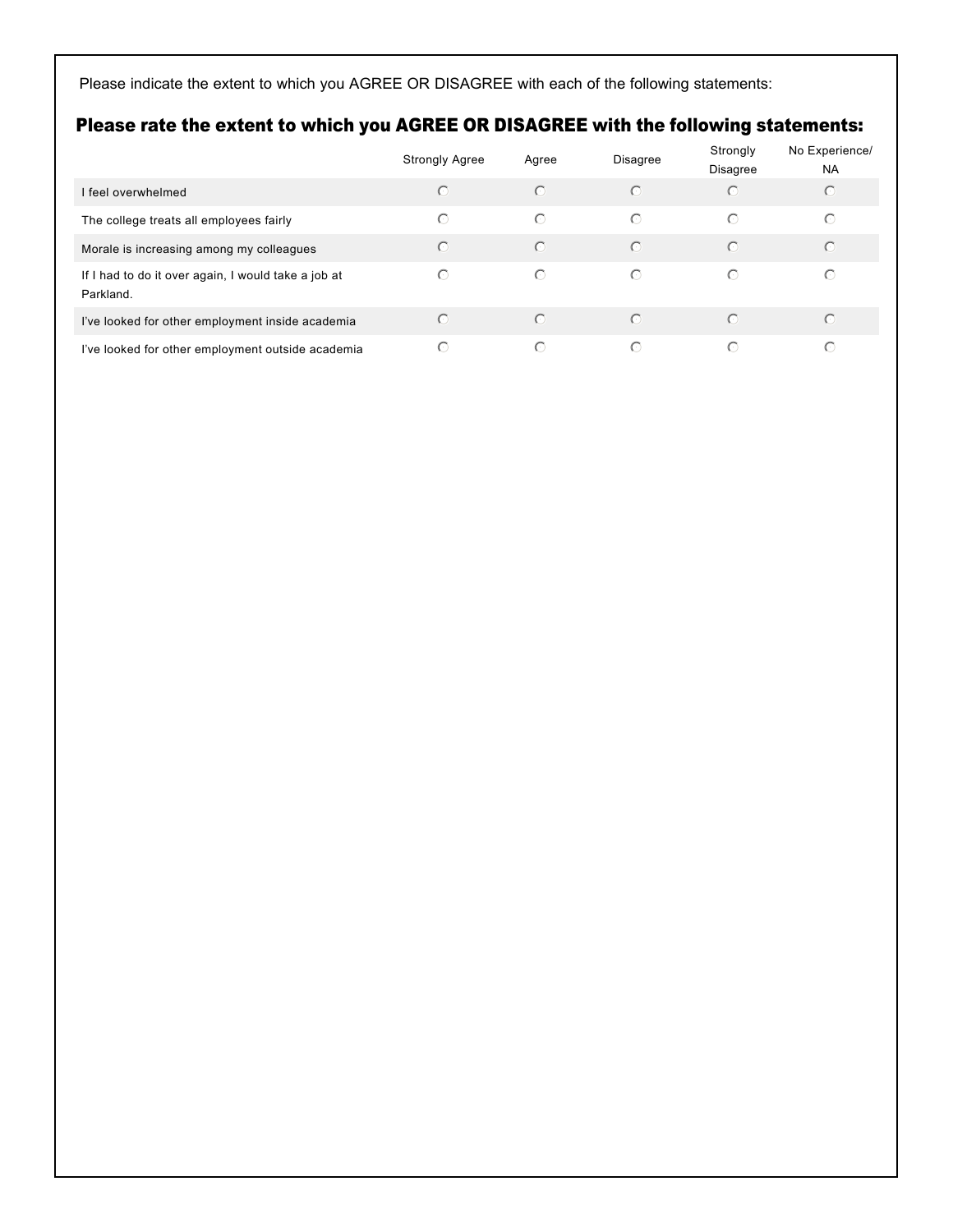# Please rate the extent to which you AGREE OR DISAGREE with the following statements:

|                                                                                                                              | <b>Strongly Agree</b> | Agree      | <b>Disagree</b> | Strongly<br>Disagree | No Experience |
|------------------------------------------------------------------------------------------------------------------------------|-----------------------|------------|-----------------|----------------------|---------------|
| Parkland's fiscal resources are managed responsibly.                                                                         | $\circ$               | $\bigcirc$ | $\circ$         | $\circ$              | $\odot$       |
| Information about Parkland's fiscal condition (i.e. budget)<br>is communicated effectively.                                  | $\odot$               | $\bigcirc$ | $\odot$         | $\bigcirc$           | $\odot$       |
| There is a common institutional direction and focus.                                                                         | $\circ$               | $\circ$    | $\circ$         | $\circ$              | $\circ$       |
| I have a clear understanding of Parkland's planning<br>process.                                                              | $\circ$               | $\circ$    | $\bigcirc$      | $\odot$              | $\odot$       |
| Units are working toward common institutional goals.                                                                         | $\circ$               | $\circ$    | $\circ$         | $\odot$              | $\odot$       |
| Data and information are used effectively to identify and<br>solve institutional problems.                                   | $\circ$               | $\bigcirc$ | $\bigcirc$      | $\odot$              | $\bigcirc$    |
| The Town Hall Meetings were effective ways to identify<br>new and emerging trends of which the College needs to<br>be aware. | $\circ$               | $\odot$    | $\bigcirc$      | $\bigcirc$           | $\odot$       |
| My unit is using feedback from the Town Hall Meetings<br>to develop more effective annual plans.                             | $\bigcirc$            | $\odot$    | $\bigcirc$      | $\bigcirc$           | $\odot$       |
| The planning process includes representatives from the<br>community and local businesses.                                    | $\bigcirc$            | $\odot$    | $\bigcirc$      | $\bigcirc$           | $\bigcirc$    |
| The planning process has made a difference in how my<br>unit operates.                                                       | $\circ$               | $\circ$    | $\circ$         | $\bigcirc$           | $\circ$       |
| The planning process includes consideration for the<br>need for improved facilities.                                         | $\bigcirc$            | $\bigcirc$ | $\bigcirc$      | $\bigcirc$           | $\bigcap$     |
| Opportunities exist to provide input into the<br>departmental planning process.                                              | $\circ$               | $\bigcirc$ | $\bigcirc$      | $\bigcirc$           | $\odot$       |
| The annual plan ranking process is a fair method for<br>allocating discretionary dollars.                                    | $\circ$               | $\circ$    | $\bigcirc$      | $\bigcirc$           | $\odot$       |
| I play a role in the planning process.                                                                                       | $\odot$               | $\bigcirc$ | $\bigcirc$      | $\bigcirc$           | $\bigcirc$    |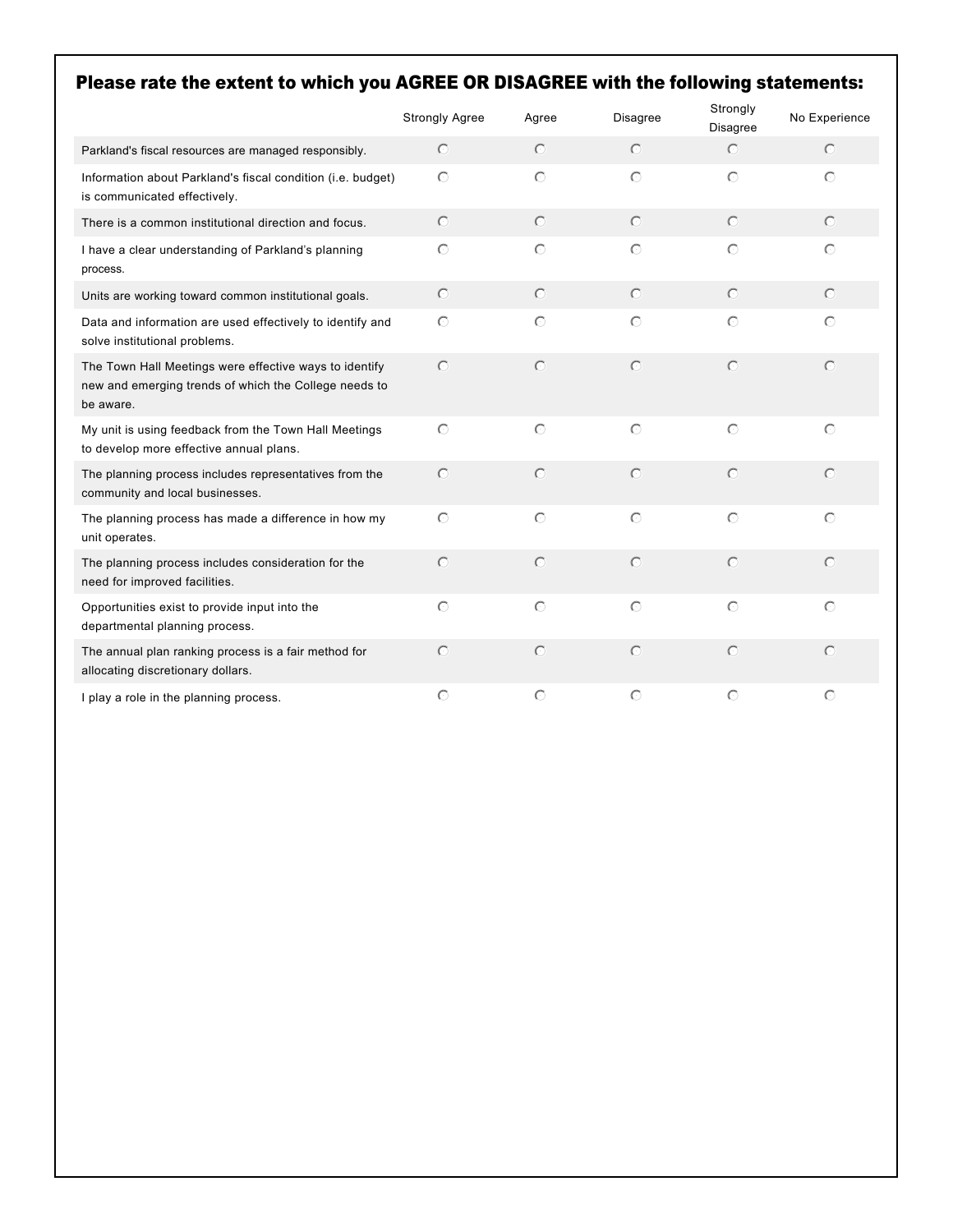| Please rate how IMPORTANT the following statements are to you:                              |                |            |               |  |  |
|---------------------------------------------------------------------------------------------|----------------|------------|---------------|--|--|
|                                                                                             | Very Important | Important  | Not Important |  |  |
| Parkland's fiscal resources are managed responsibly.                                        | $\odot$        | $\odot$    | $\odot$       |  |  |
| Information about Parkland's fiscal condition (i.e. budget)<br>is communicated effectively. | $\odot$        | $\bigcirc$ | $\bigcirc$    |  |  |
| There is a common institutional direction and focus.                                        | $\odot$        | $\circ$    | $\odot$       |  |  |
| I have a clear understanding of Parkland's planning<br>process.                             | $\bigcirc$     | $\bigcirc$ | $\circ$       |  |  |
| Units are working toward common institutional goals.                                        | $\odot$        | $\odot$    | $\odot$       |  |  |
| Data and information are used effectively to identify and<br>solve institutional problems.  | $\bigcap$      | $\bigcap$  | $\bigcap$     |  |  |
| The planning process includes representatives from the<br>community and local businesses.   | $\odot$        | $\bigcirc$ | $\bigcirc$    |  |  |
| The planning process has made a difference in how my<br>unit operates.                      | $\odot$        | $\bigcirc$ | $\bigcirc$    |  |  |
| The planning process includes consideration for the<br>need for improved facilities.        | $\bigcap$      | $\bigcirc$ | $\bigcirc$    |  |  |
| Opportunities exist to provide input into the<br>departmental planning process.             | $\bigcirc$     | $\bigcirc$ | $\bigcirc$    |  |  |
| The annual plan ranking process is a fair method for<br>allocating discretionary dollars.   | $\bigcirc$     | $\bigcirc$ | $\circ$       |  |  |
| I play a role in the planning process.                                                      | $\bigcirc$     | $\bigcirc$ | $\circ$       |  |  |